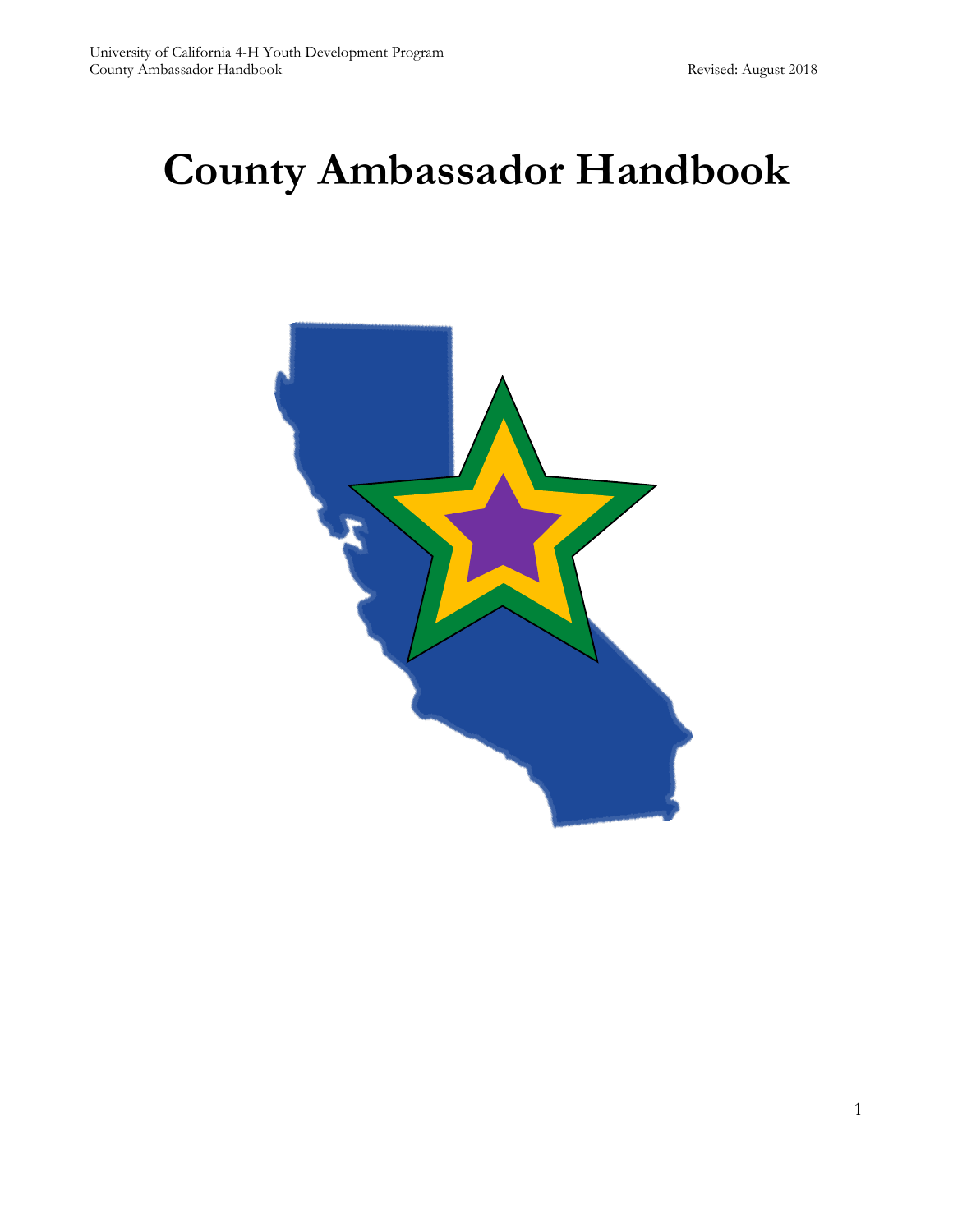

# **Preface**

This Handbook is a major revision of the previous County Ambassador Handbook that was the result of the 2005-2006 4-H State Ambassador team's work in thinking creatively about the 4-H County Ambassador program.

Information in this Handbook is designed to standardize the work of 4-H County Ambassador Program across California. It should guide the work of County Ambassadors and be used in conjunction with the County Ambassador Administration Manual.

# **A project of the University of California 4-H Youth Development Program Incentives and Recognition Advisory Committee**

Chairs: Gemma Miner, Sarah Lloyd

Members: June Coleman, Barbara Butko, Sarah Berke, Jeff Randolph, Liliana Brown, Jordan Miner, Kate Lyn Sutherland, Sarah Gatie, Astoria Ho, Allison Keaney, Bailey Robinson-Burmester, Olivia Snodgrass

Suggested Citation:

Miner, G., Lloyd, S., Berke, S., Butko, B., Coleman, J. & Robinson-Burmester, B. (2017). *County ambassador handbook.* Davis, CA: University of California Agriculture and Natural Resources, 4-H Youth Development Program.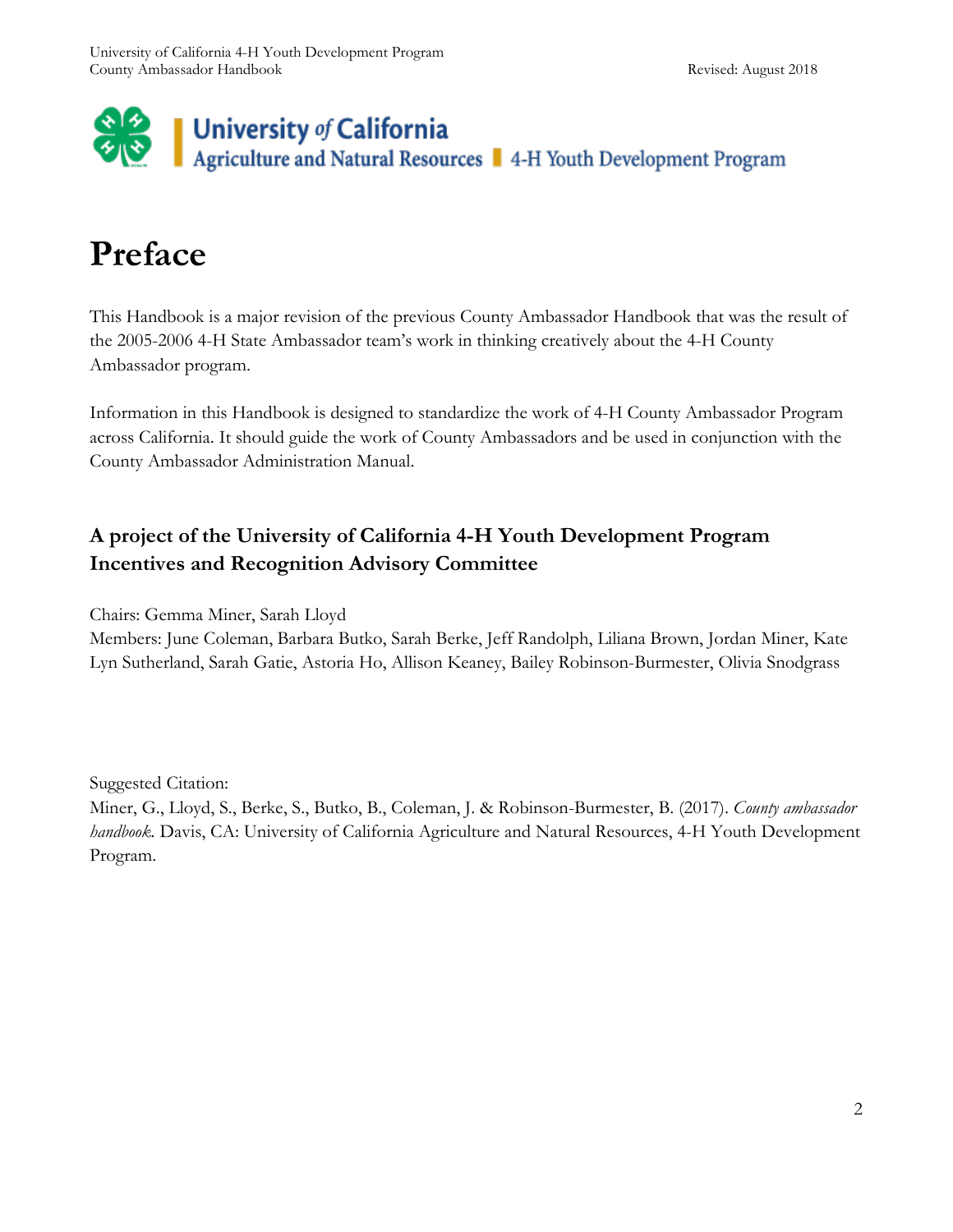# **County Ambassador Handbook Table of Contents**

| <b>Section 1: County Ambassador Overview</b>        | Page 5  |
|-----------------------------------------------------|---------|
| <b>Section 2: Guidelines for County Ambassadors</b> | Page 6  |
| <b>Section 3: Ambassador Team Interactions</b>      | Page 7  |
| Orientation                                         | 7       |
| Tuckman's Stages of Team Development                | 8       |
| Formal Meetings                                     | 9       |
| Youth-Adult Partnerships                            | 10      |
| Relationships with Other Groups                     | 11      |
| <b>Section 4: Yearly Planning</b>                   | Page 12 |
| Plan of Action                                      | 12      |
| Leadership Competencies                             | 12      |
| Service Learning                                    | 14      |
| Plan of Action Worksheet                            | 15      |
| GPS Goal Management                                 | 17      |
| <b>GPS Worksheet</b>                                | 18      |
| Reflection                                          | 20      |
| <b>Section 5: How-To Guides</b>                     | Page 22 |
| How to Plan an Event                                | 22      |
| How to Plan a Workshop                              | 24      |
| How to M.C. an Event                                | 25      |

# **Bibliography Page 27**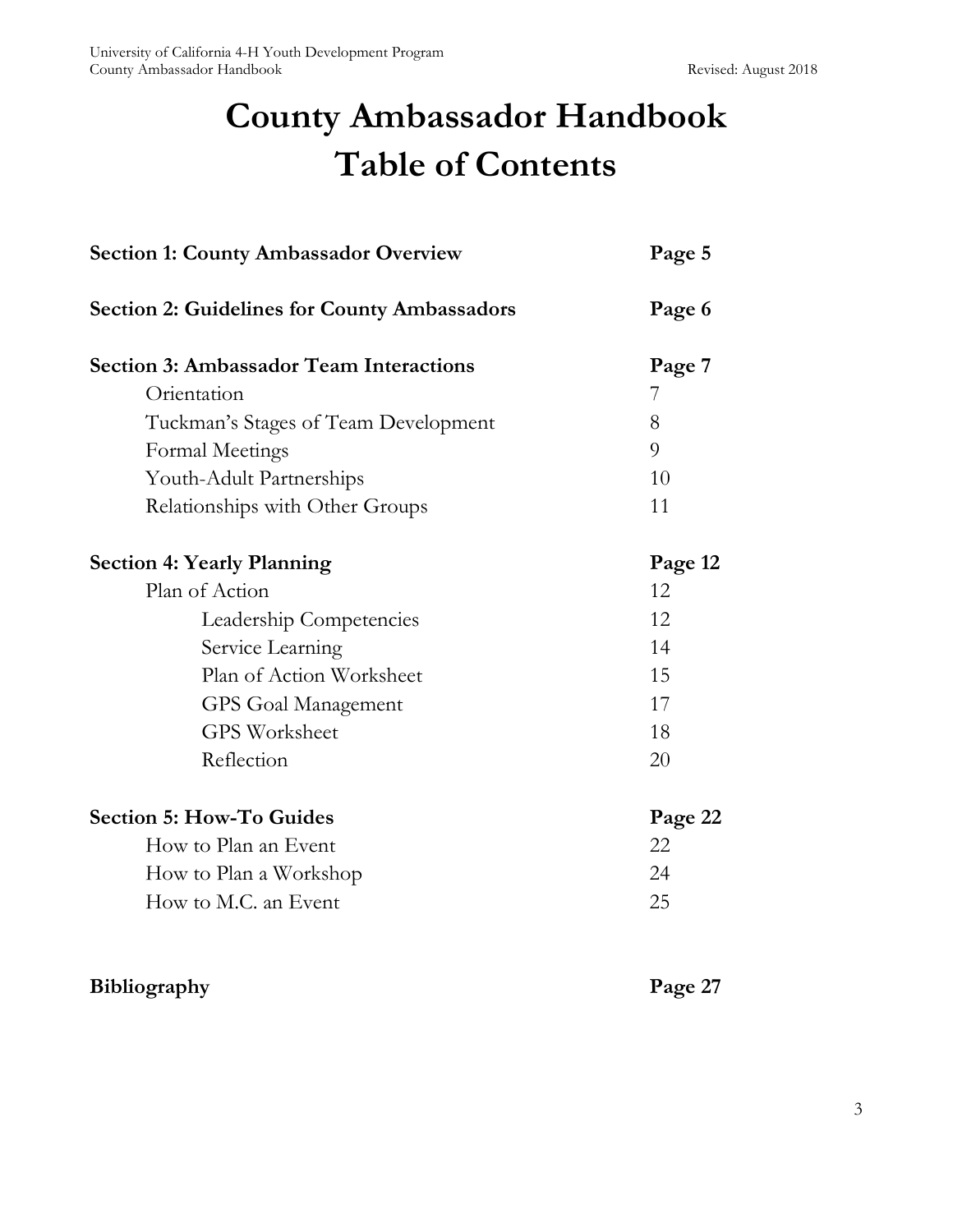**Name: County:**

#### **Date appointed to County Ambassador:**

**Term Start Date: Term End Date:**

**County Ambassador Coach:**

#### **County Ambassador Team Roster:**

| Name | Club | Phone Number/Text? | $Email$ |
|------|------|--------------------|---------|
|      |      |                    |         |
|      |      |                    |         |
|      |      |                    |         |
|      |      |                    |         |
|      |      |                    |         |
|      |      |                    |         |
|      |      |                    |         |
|      |      |                    |         |
|      |      |                    |         |
|      |      |                    |         |
|      |      |                    |         |
|      |      |                    |         |
|      |      |                    |         |
|      |      |                    |         |
|      |      |                    |         |
|      |      |                    |         |
|      |      |                    |         |
|      |      |                    |         |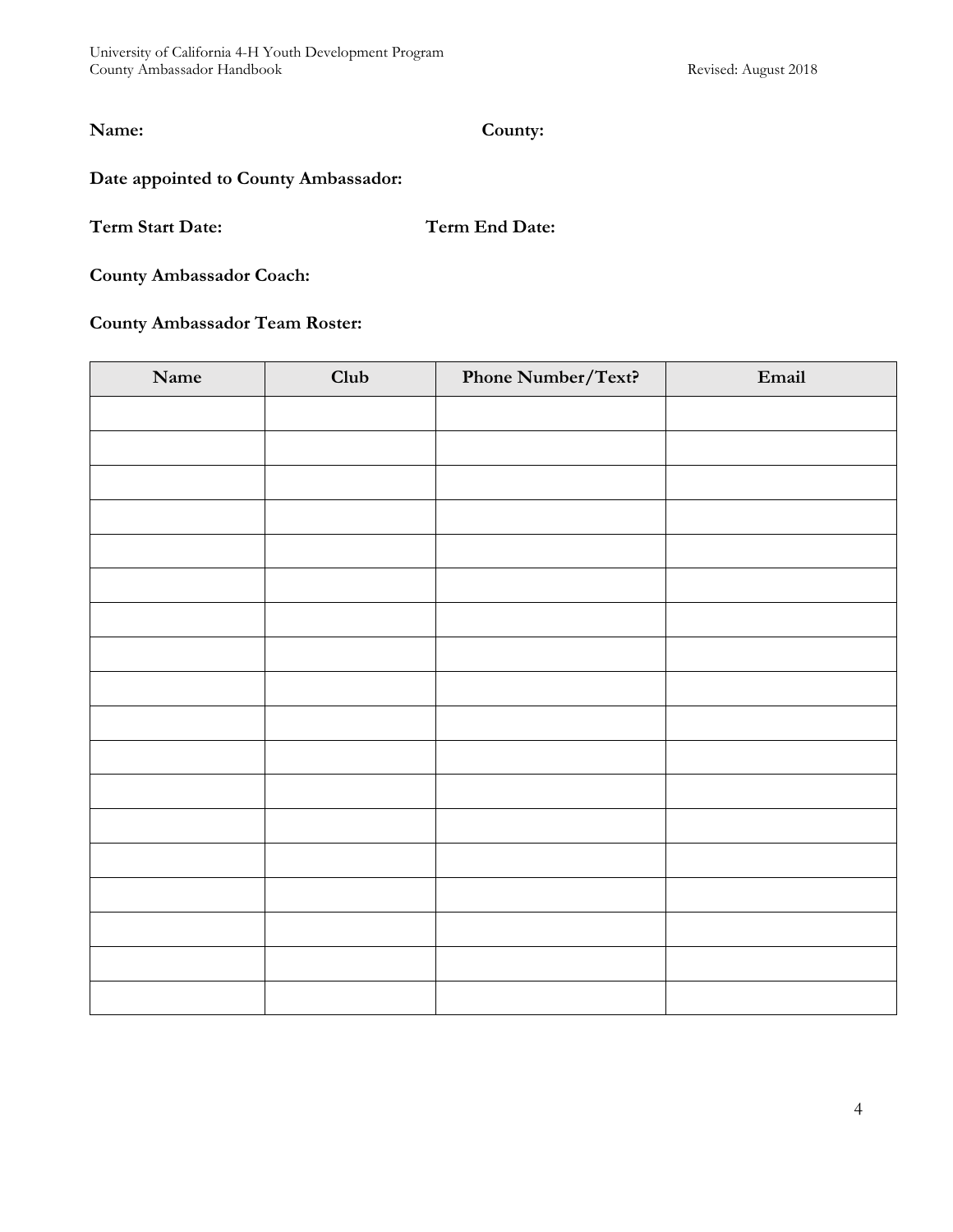# **Section 1: County Ambassador Overview**

# **What Is a County Ambassador?**

A County Ambassador is the *representative* and champion of the 4-H program in the county. While no two County Ambassador programs are identical, they follow the same guidelines, provide similar opportunities and have the same learning goals.

All County Ambassadors are *highly encouraged* to attend and participate in the 4-H State Leadership Conference, 4-H Area Summits, as well as serve on statewide committees or the Statewide Management Board and participate in other activities or events beyond the county level. These experiences help expand leadership skills and are beneficial for those wishing to go on to become a State Ambassador.

The County Ambassador team plans their own activities and learning goals within the established guidelines as described in this Handbook (see pages 12 – 15).

County Ambassadors act as visible 4-H members - role models for their fellow 4-H members, their county, their state and their world.

# **What Recognitions Distinguish County Ambassadors from Other 4-Hers?**

County Ambassadors stand out among other 4-Hers because of special attire such as:

- County Ambassador Star Rank patch (hat) and lapel pin earned upon appointment and worn during years of service.
- County-specific County Ambassador uniform (usually a special jacket, polo shirt and/or nametag). The attire for each county varies and often can be decided upon each year by the County Ambassador team.

The County Ambassador patch for the 4-H hat and/or pin for the lapel:



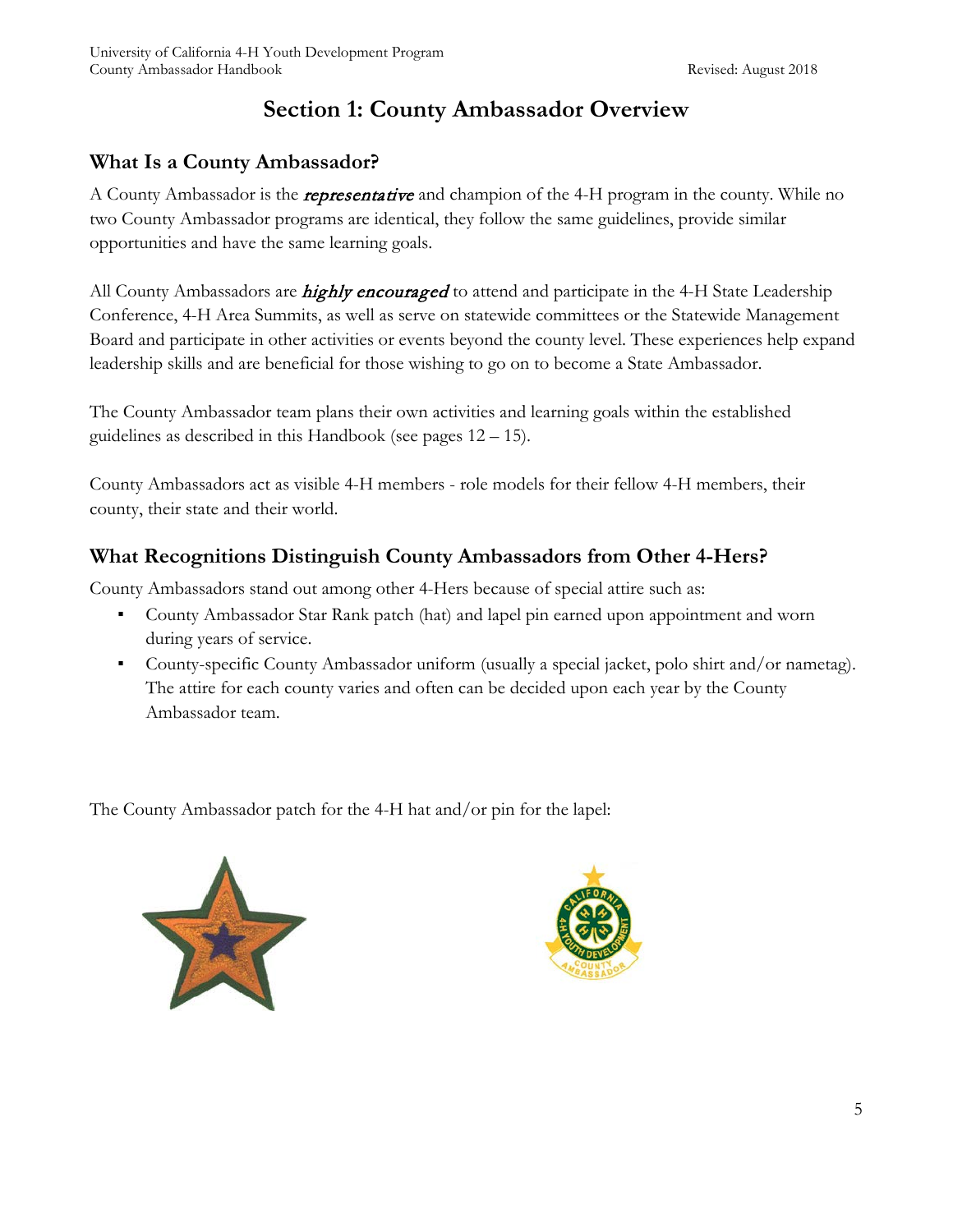# **Section 2: Guidelines for County Ambassadors**

Being chosen as a County Ambassador is a working honor and in fulfilling it, members are expected to behave with a degree of maturity, composure and excellence. The following are a set of general guidelines for succeeding as a County Ambassador.

As a County Ambassador, you are expected to:

- **1. Follow the [4-H Code of Conduct](http://4h.ucanr.edu/files/172639.pdf) always.** Members sign this at the time of enrollment each year. It can also be referenced here: **<http://4h.ucanr.edu/files/172639.pdf>**
- **2. Maintain a professional attitude** as a representative of the 4-H Youth Development Program. Remember that both peer friendships and youth-adult partnerships are working, professional relationships.
- **3. Follow the [dress guidelines](http://4h.ucanr.edu/files/210170.pdf)** and dress appropriately for events attended or participated in as a County Ambassador. If the County Ambassador group has a uniform, this includes wearing Ambassador attire to an event when appropriate. The team should decide together what the dress requirements will be at each event. Coaches should participate in the conversation and not determine this for the team.
- **4. Serve as a role model for younger members.** As a prominent senior member of the 4-H program, younger members will be watching County Ambassadors both on *and* off stage. Be mindful of this and aspire to set a good example always.
- **5. Complete work on time.** Whether it is an independent project or part of a group project, members should always complete the work that is agreed upon, whether determined by the group or individually volunteered. Members who are having trouble completing tasks on time, must let the adult coach or County Ambassador team know so the adult coaches on the team can help. This should be viewed as a learning experience. Things happen, and everyone needs to learn how to ask for help.

#### **Penalties for Not Fulfilling Responsibilities**

Just as there are rewards for doing an outstanding job as a County Ambassador, there can also be consequences for not fulfilling the responsibilities of the position. These penalties will vary from county to county. Penalties might include loss of financial support to attend State Leadership Conference, or dismissal from the County Ambassador program which includes forfeiture of the County Ambassador pin and star, and/or county specific uniform (jacket, polo, nametag, etc.). Be aware of the requirements of the County Ambassador position and follow through to completion to meet all the expectations to receive recognition.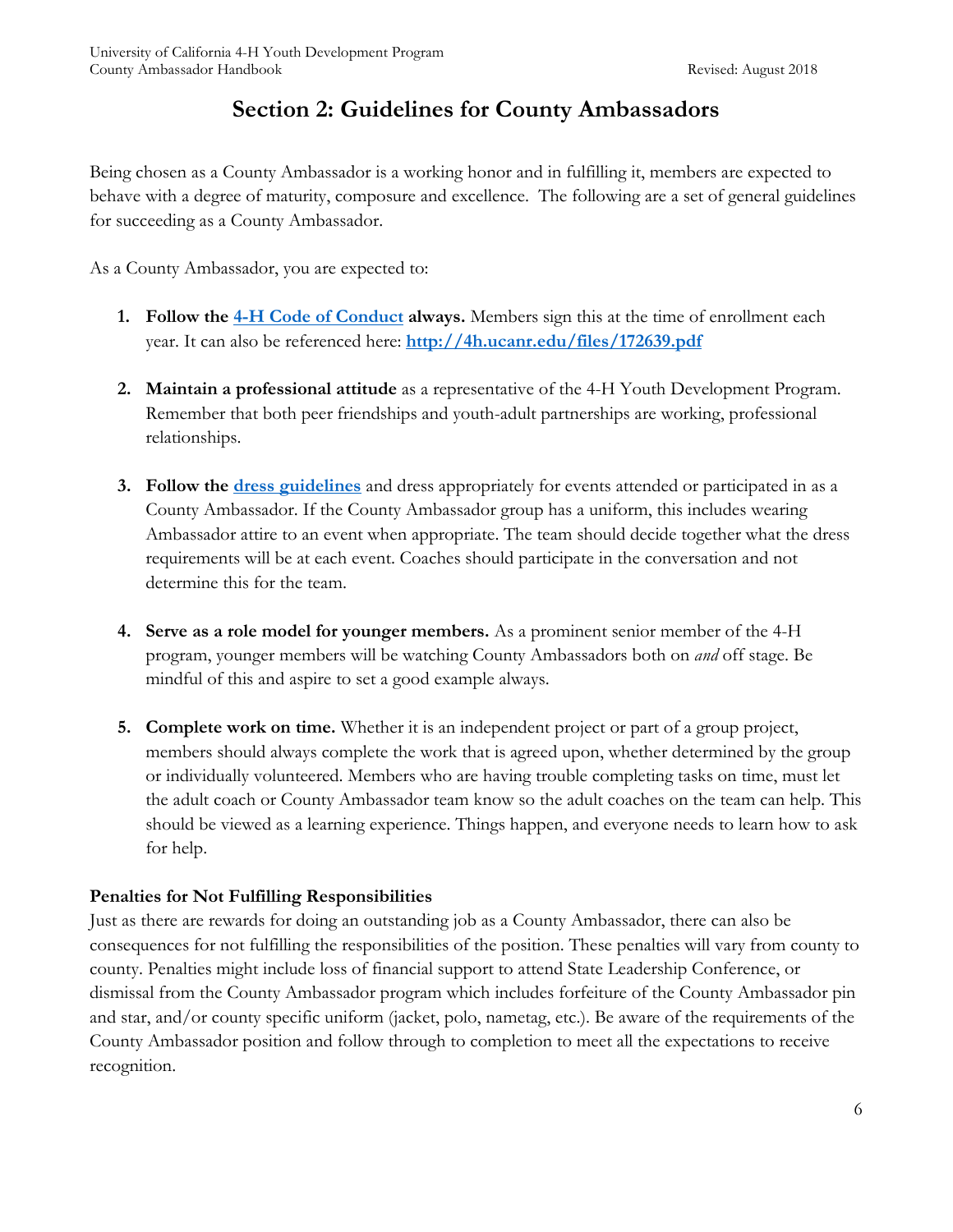# **Section 3: Ambassador Team Interactions**

# **Orientation**

The County Ambassador team's initial meeting will set the tone for the rest of the term. It also serves to orient County Ambassadors, coaches and program staff. The team should accomplish the following:

#### **Make Group Agreements**

o Establish group agreements and norms to which all members commit. These should be agreements that will apply for all team interactions for the entire term. At each meeting, reflect on the agreements. Add more if needed or revise or delete agreements as determined by the team. Each time a revision is made, obtain agreement from all about the new agreements.

#### **Decisions, Decisions…**

o Set a standardized decision making process. Will the team use a "majority rules" policy or aim for consensus on every decision? Coaches should be voting members of the team, with an equal vote.

#### **Set Up Communication**

o Find out what communication method works best for the group. These could include (but are not limited to) e-mail, text messages, IM chats, phone/teleconferences, and in-person meetings.

#### **Plan of Work**

- o Complete one or more of the activities found in the County Ambassador Administration Guide on Leadership Competencies (see pages 14-15). Reach an understanding and working knowledge of what each of the competencies means. Working knowledge means that you could teach others the basics about the competencies.
- o Either as part of a long orientation process or very soon after the initial orientation, meet again to choose three Leadership Competencies that the whole team will focus on. The competencies are overarching ideas to guide learning for the year. Set specific goals within each of the competencies selected, and fill out the worksheets found in the appendix. Description of this process and sample plans are on pages 12 – 15.

#### **Teambuilding & Personalities**

o Conduct teambuilding and personality profile activities to understand how each member contributes to the team and works cooperatively with the team. Ideally, these activities should be led by a 4-H staff member or guest speaker so that the adult coaches participate as members of the team.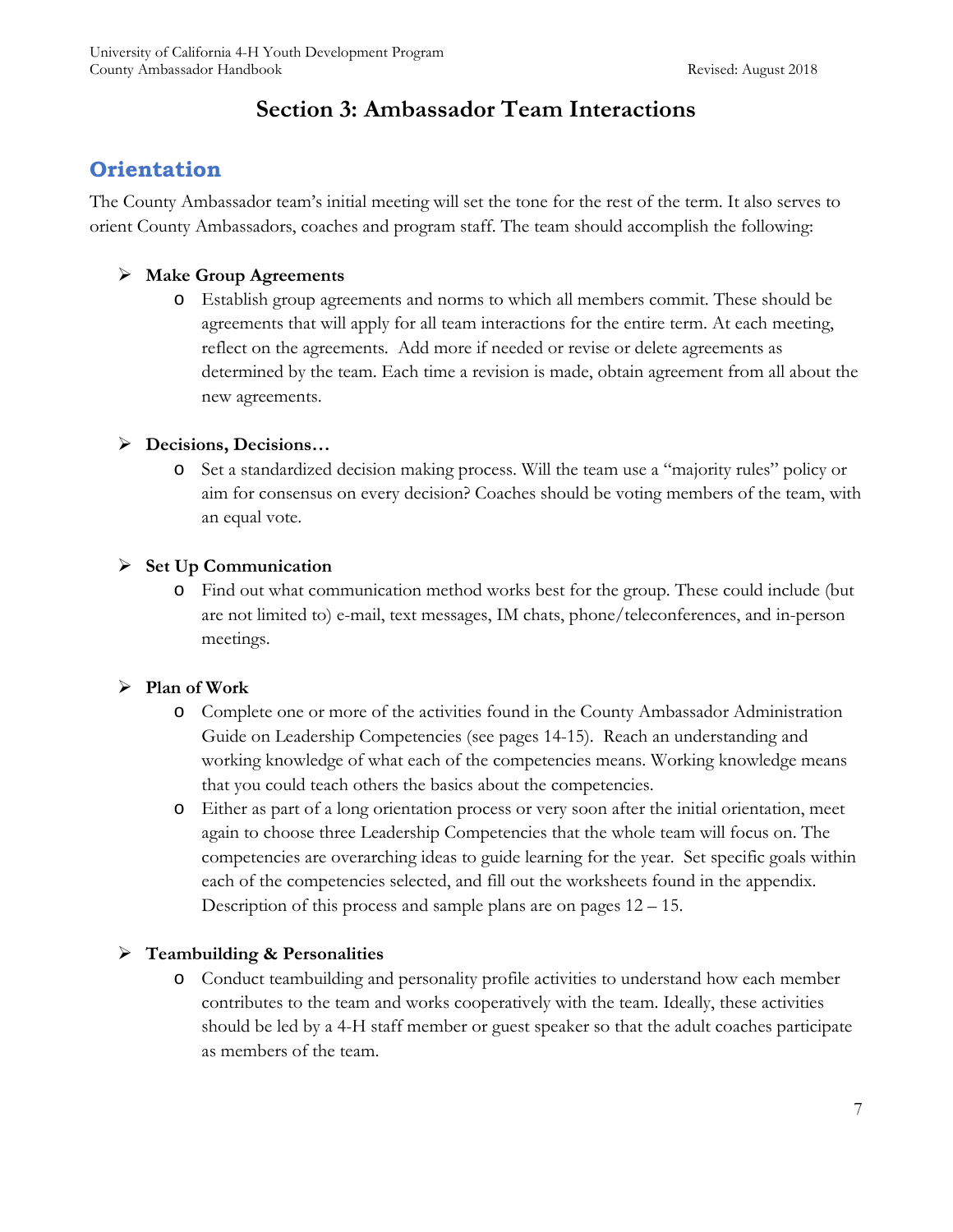# **Tuckman's Stages of Team Development**

The County Ambassador team, just like any other group, will go through the following phases in team development: forming, storming, norming, performing and finally adjourning. These five stages are necessary and inevitable for the team to grow.



- **Forming:** Members behave mostly independently and are generally polite to each other. To grow from this, members must learn to work together and risk the possibility of conflict.
- **Storming:** Disagreements and personality clashes come out in this stage. Tolerance and patience must be emphasized here.
- **Norming:** The team becomes aware of competition or shares a common goal. They accept each other and make efforts to move forward.
- **Performing:** Team is motivated, focused, and knowledgeable. They can make decisions without supervision.
- **Adjourning:** This final stage is when the work of the group comes to an end and can happen at any stage. There can be celebration and happiness for a job well done in addition to feelings of sadness and distress, especially if the group has worked together for a long period of time and developed strong relationships.

Please contact Gemma Miner, *gmminer@ucanr.edu*, at the State 4-H Office for more information on activities that help teams understand and practice Tuckman's theory of team development.

There are many resources on the internet related to Tuckman's theory if you want to learn more.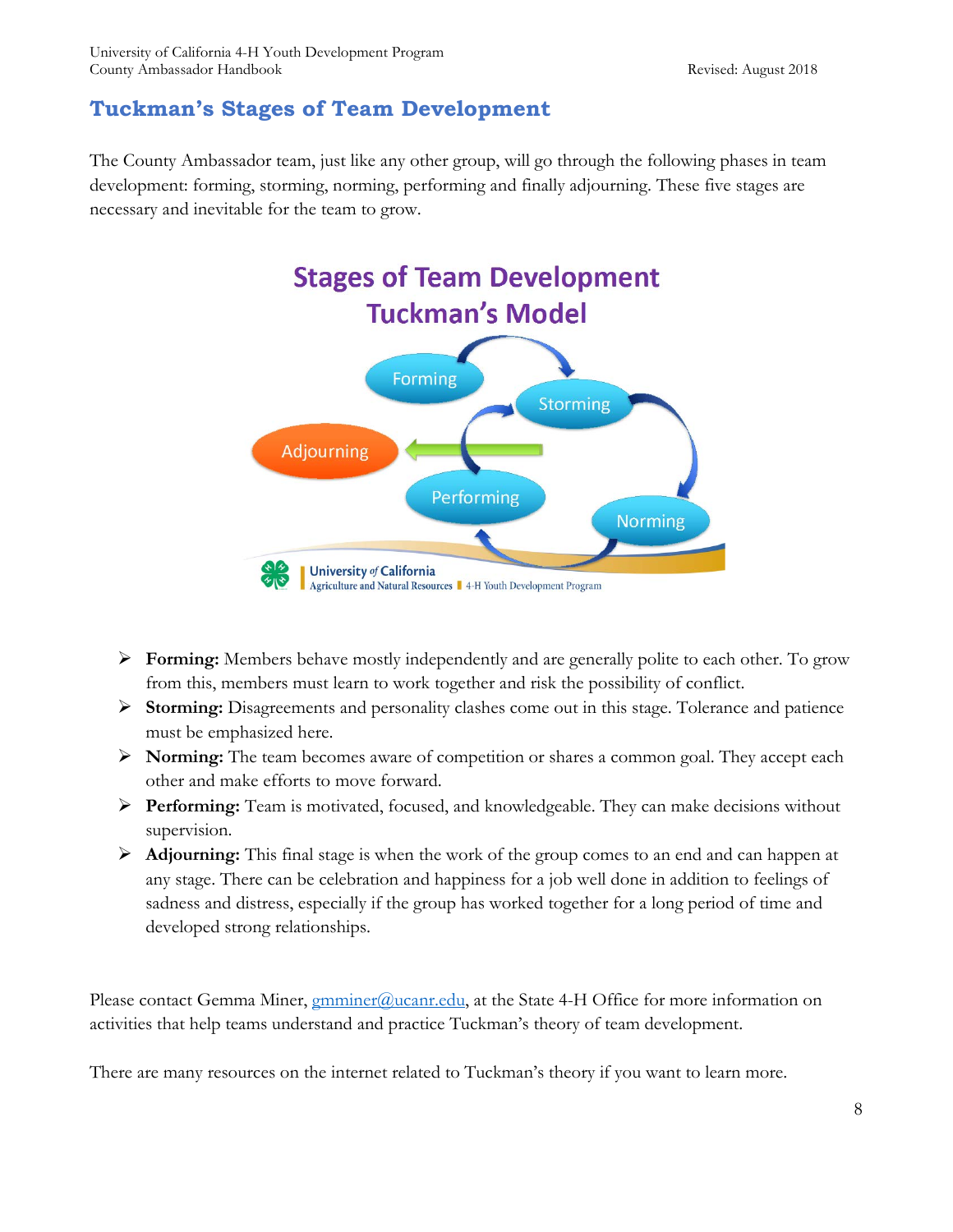# **Formal Meetings**

Formal meetings of the entire County Ambassador team (including coaches) should be held on a regular basis. A suggested frequency would be to meet once a month for the entire term (usually 12-18 months). Before the first meeting, perhaps during orientation, determine the meeting calendar for the year. Preassign one person who will act as the "Leader-of-the-Day", the "LOD" and another who will act as Recorder for each meeting on the calendar.

**Before** each meeting,

• The LOD prepares the agenda in consultation with others, outlining all items to be addressed at the meeting.

**At** each meeting,

- The LOD leads the group through the agenda, keeps the meeting moving and ensures that the meeting objectives are met.
- Review group agreements that were developed during orientation. How is the team doing with these agreements? Are there items to add? Delete?
- The Recorder takes notes detailing what was discussed and any decisions the group made.

**After** each meeting,

• The Recorder distributes the meeting notes via an agreed upon platform by an agreed upon deadline (ex: via email, within one week of the meeting).

# **Extra Meetings**

The team may need to have meetings more frequently when planning events – or hold separate meetings solely for planning a large event or activity. For example, if the County Ambassador team hosts a countywide conference, extra meetings may be needed just for planning that conference.

Holding additional meetings is fine – and sometimes necessary – if everyone on the team knows (including coaches) that the meeting is happening with enough notice to attend. When other meetings are added, be sure to appoint an LOD and Recorder before the meeting.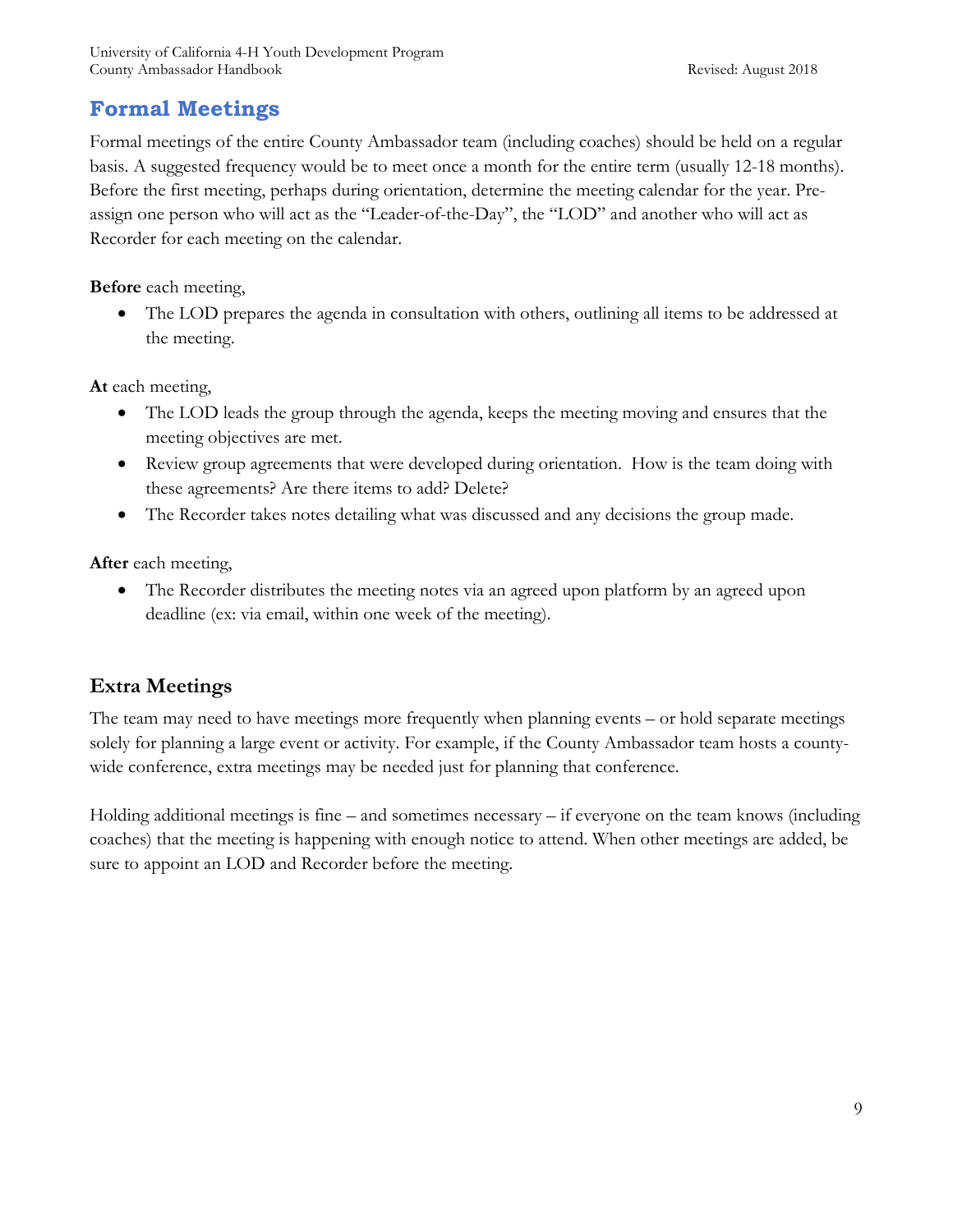# **Youth-Adult Partnerships**

Youth and adults can work together in all kinds of ways. The kind of partnership that is encouraged in 4-H, and especially among County Ambassador teams, is one that would fall closer to the top of Hart's Ladder, rather than the bottom.

Youth and adults (ambassador coaches, club leaders, members of community organizations, etc.) should both strive for a partnership in the **Rung 6 to 8** range.

Any activities or relationships of Tokenism, Decoration, or Manipulation (Rungs 1 to 3) are discouraged. When opportunities arise that fall in these categories, the team should discuss ways to move their involvement higher up the ladder through discussions with the organizers of the activity or event.

Discuss how the team will best follow **Hart's Ladder** in interactions with adults throughout the year. Here are some tips on how to get started:

- Youth and adults must see each other as equals
- Set aside any prejudices or preconceptions as everyone learns to work together
- The goal is to achieve results that could not have been achieved with a group of all adults or all youth.



# **Roger Hart's Ladder of Participation**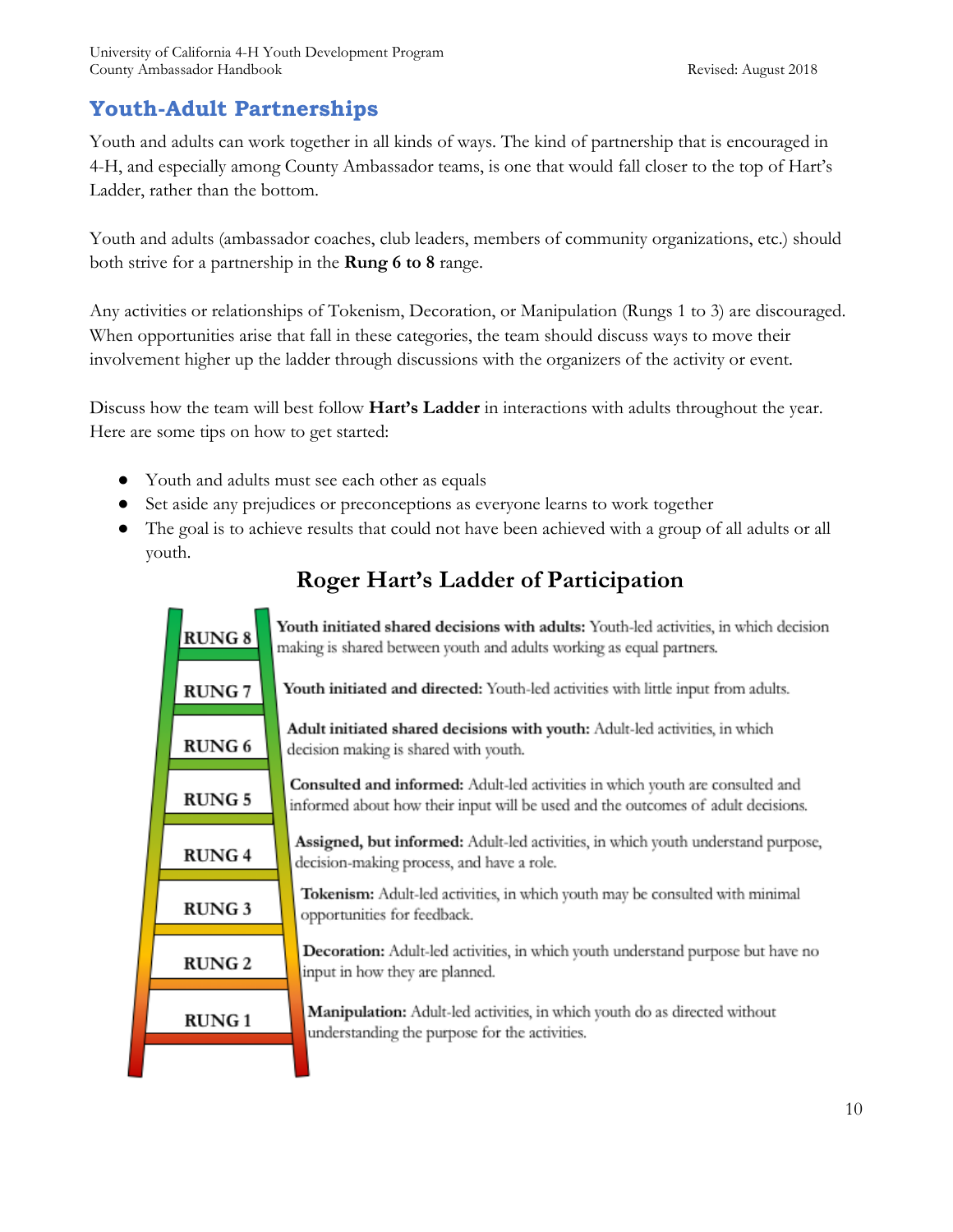# **Relationships with Other Groups**

County Ambassadors will interact with various groups during their term. The list below outlines typical County Ambassador interactions. It may help to view each relationship as a partnership, just like the youth-adult partnerships that are formed within 4-H.

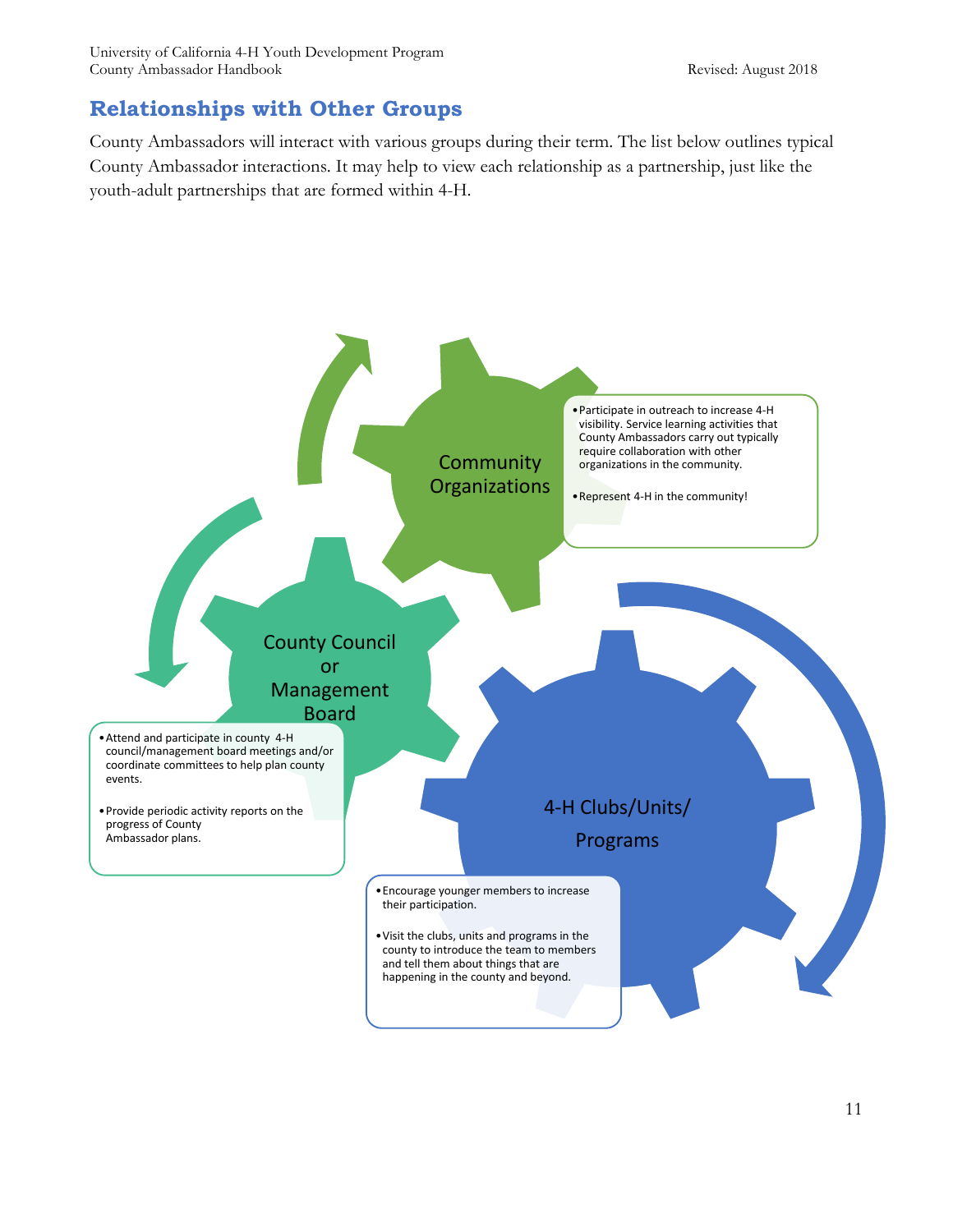# **Section 4: Yearly Planning**

# **Plan of Action**

County Ambassador teams will develop a Plan of Action for their term. This plan will help the team stay focused on common goal throughout the year. For teams that have two year terms, it is recommended that a new plan is developed for each year of service.

Develop the "Plan of Action" early in the term, using the Plan of Action worksheet, (page 16) and GPS Goal Management worksheet, (page 19) provided in this Handbook. Blank forms can also be found on the State 4-H website at [4h.ucanr.edu/Projects/Leadership/CountyAmbassador.](http://4h.ucanr.edu/Projects/Leadership/CountyAmbassador) Completed examples of each worksheet can also be found on the page immediately following the worksheets.

Follow these steps:

- 1. Learn about Leadership Competencies through activities facilitated by the coach. Activities are in the County Ambassador Administration Guide.
- 2. Choose three Leadership Competencies to work on during the term.
- 3. Develop and complete a Service Learning Project that combines the use of all three selected leadership competencies.
- 4. Set and manage team goals for the selected Leadership Competencies. Goals should be realistic and achievable, at the same time, goals should also allow the team to dream big and stretch the skills and strengths of the members.
- 5. Reflect on the goals and achievements of the year.

# Leadership Competencies

First, the team should learn more about each of these concepts through one or more of the activities found in the County Ambassador Administration Guide. The coaches should facilitate these activities. As a team, choose **three** of the six leadership competencies listed below to work on during the year. The team's selection should be reached through whatever process is being used to make decisions. Be sure to allow plenty of time in the first or second meeting to make these decisions. With larger teams, the team may decide to divide into sub-groups which may pursue different competencies.

| Advise | Advocate | Mentor |
|--------|----------|--------|
| Plan   | Promote  | Teach  |

Every member will work on three of these. Each of the selected competencies will be developed in more than one way. The idea is to focus on developing the competency, not just completing tasks—complete goals and tasks that help develop the selected leadership competencies. Think of each competency as a bucket. What activities, events and strategies will help fill that bucket? Some activities and events will fill more than one bucket. Developing strategies that achieve more than one goal at a time is smart!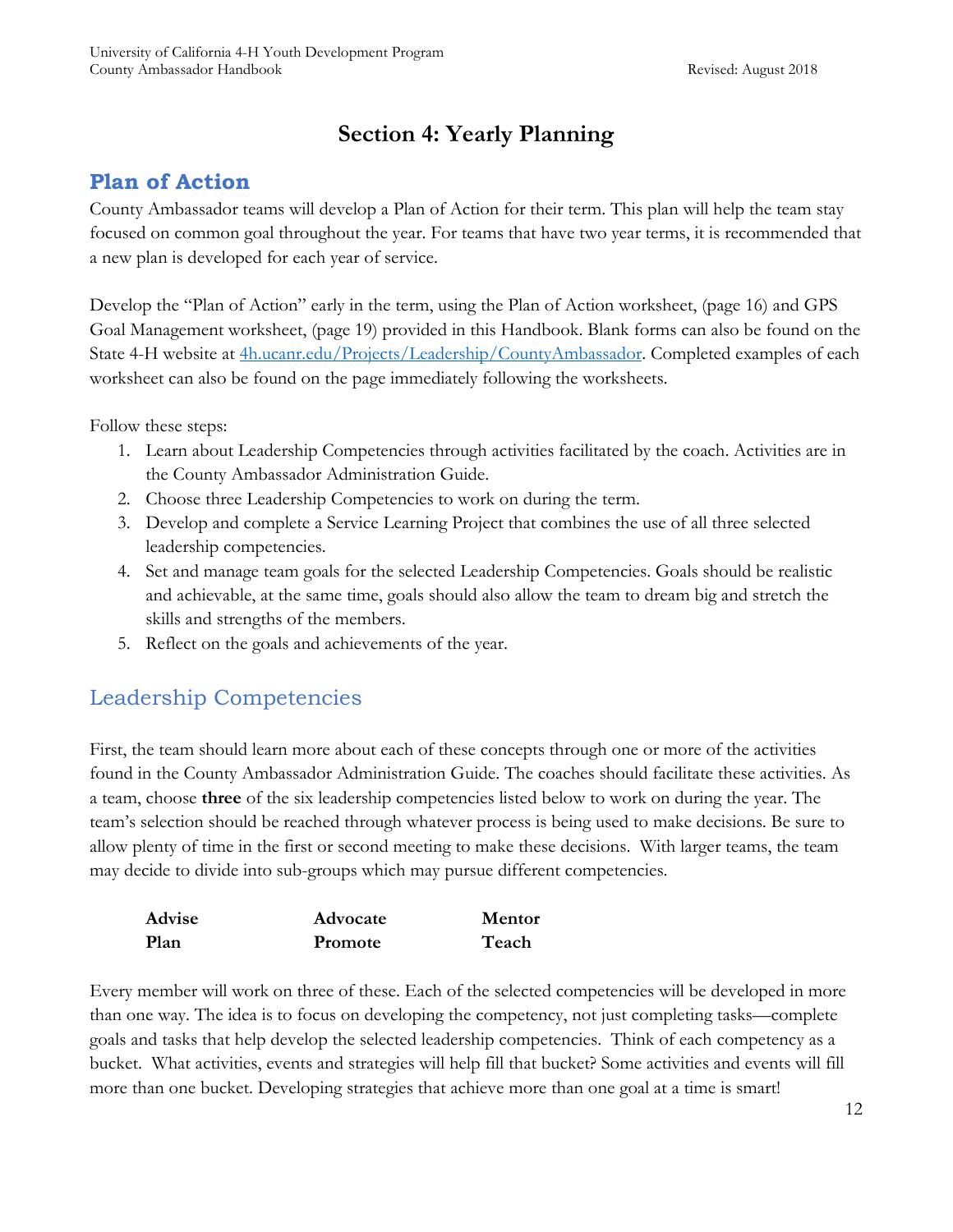# **Leadership Competencies with Example Activities**

## **ADVISE**

- **Participate and be involved in decision-making at the county level for 4-H.**
- Examples: County 4-H Council or Management Board, county level committee, Youth Council or Advisory Board

## **ADVOCATE**

- **Select a community issue of importance to the team and make a plan to improve that specific situation in the community.**
- Examples: County Service Learning Project, County Ambassador Platform, National Youth Science Day

# **MENTOR**

- **Encourage members in the county to grow as a person and 4-Her.**
- Examples: County activity or event requiring mentorship of younger members, county-wide project support, special interest group or activity support

# **PLAN**

- **Improve 4-H in the county by working with others to carry out events for 4-H members.**
- Examples: Achievement Night, Officer Training, Presentation Day, Field Day, clinics

# **PROMOTE**

- **Present a positive image of 4-H in the county.**
- Examples: Farm Bureau, outreach event (health fair, parade, farmers' market, etc.), civic event, fair, National 4-H Week, National Youth Science Day

# **TEACH**

- **Lead workshops or lessons on a specific subject (team or individual choice).**
- Examples: Officer Training, Area Youth Summit, multi-county conference, State Leadership Conference, Youth Experiences in Science (YES!), county-wide project lessons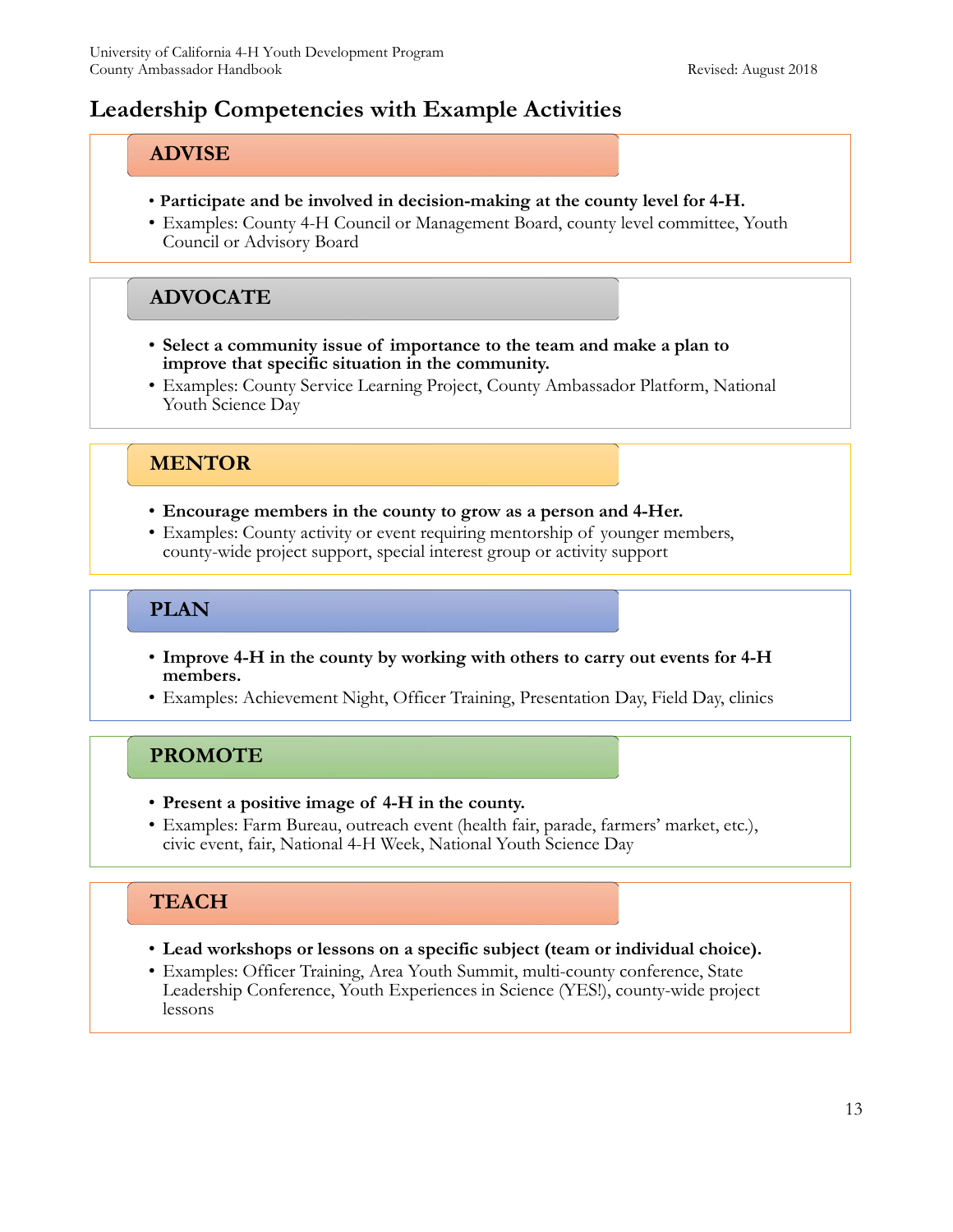# Service Learning

The opportunity to be of service, to make a difference, to do something important and to contribute energy, ideas and time to the community has always been important in 4-H. Service learning connects meaningful community actions and service with learning, personal growth and civic responsibility.

**Each County Ambassador team plans and implements at least one Service Learning project per term. The Service Learning project, activity or event is designed to build all three of the teamselected Leadership Competencies.** 

As senior 4-H members who have achieved the working honor of County Ambassador, teams are expected to go above and beyond "community service," to "service learning." Service learning is different from simple community service because it involves learning about an issue, its root causes, and how you can help make a positive difference. Learning and teaching experience are paired together with the service activity, "service", "learning" and "teaching others" happen at the same time!



For more information on Service Learning and to access the Service Learning Toolkit, see: [http://4h.ucanr.edu/Projects/Citizenship/service\\_learning/](http://4h.ucanr.edu/Projects/Citizenship/service_learning/)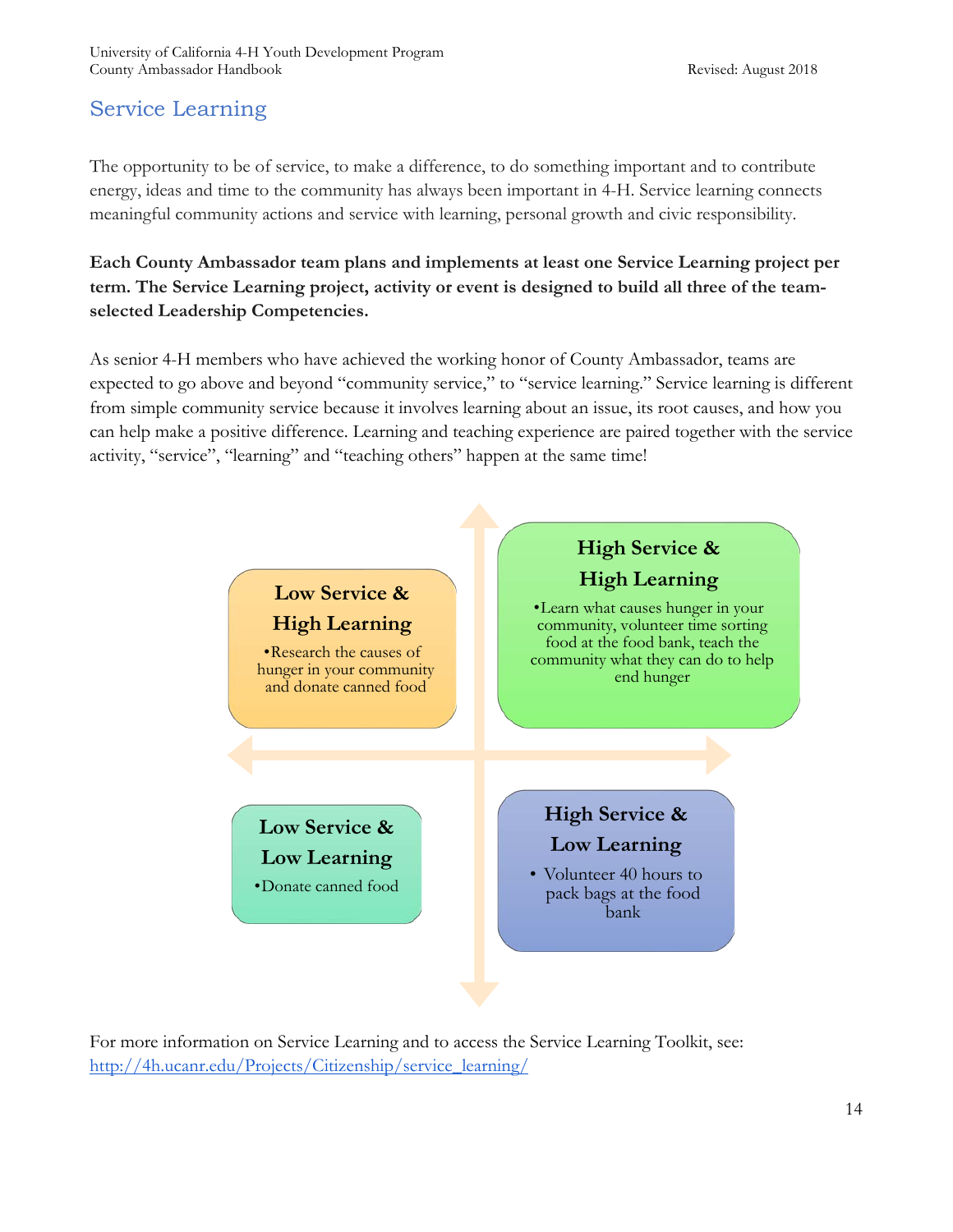# **Plan of Action Worksheet**

**Complete one Plan of Action as a team or sub-team at the beginning of the term. Every team member should have a copy and/or it should be stored in a shared online environment. The size of the boxes expand, when completed, this document might be more than one page long.** 

**Tip:** Members can use these documents to help write the Leadership Development Report in the 4-H Record Book.

| County:                                                                                             |                                                            | Coaches:                                                                                          |                                                                                                      |
|-----------------------------------------------------------------------------------------------------|------------------------------------------------------------|---------------------------------------------------------------------------------------------------|------------------------------------------------------------------------------------------------------|
| Term Start Date:                                                                                    |                                                            | Term End Date:                                                                                    |                                                                                                      |
|                                                                                                     | Selected Leadership Competencies (check 3):                |                                                                                                   |                                                                                                      |
| <b>ADVISE</b><br><b>ADVOCATE</b>                                                                    |                                                            | <b>MENTOR</b><br><b>PLAN</b>                                                                      | <b>PROMOTE</b><br><b>TEACH</b>                                                                       |
|                                                                                                     | goals will be set using the GPS Goal Management worksheet. | For each competency selected, set one main goal. This can be broad and overarching; more specific |                                                                                                      |
| <b>Leadership Competency</b>                                                                        |                                                            | <b>Main Goal</b>                                                                                  |                                                                                                      |
|                                                                                                     |                                                            |                                                                                                   |                                                                                                      |
|                                                                                                     |                                                            |                                                                                                   |                                                                                                      |
|                                                                                                     |                                                            |                                                                                                   |                                                                                                      |
|                                                                                                     |                                                            |                                                                                                   | Decide on a Service Learning Project that will help you achieve one or more of the big goals you set |
| above. For now, focus on the basics of the SL project - you can figure out all the specifics later. |                                                            |                                                                                                   |                                                                                                      |
| What issue will you address?                                                                        |                                                            |                                                                                                   |                                                                                                      |
|                                                                                                     |                                                            | What will you do to address it (using each of the Leadership Competencies)?                       |                                                                                                      |
|                                                                                                     |                                                            |                                                                                                   |                                                                                                      |
| What will you learn? What will you teach the community?                                             |                                                            |                                                                                                   |                                                                                                      |
|                                                                                                     |                                                            |                                                                                                   |                                                                                                      |
| What will be the outcome of the project?                                                            |                                                            |                                                                                                   |                                                                                                      |
|                                                                                                     |                                                            |                                                                                                   |                                                                                                      |
|                                                                                                     |                                                            |                                                                                                   |                                                                                                      |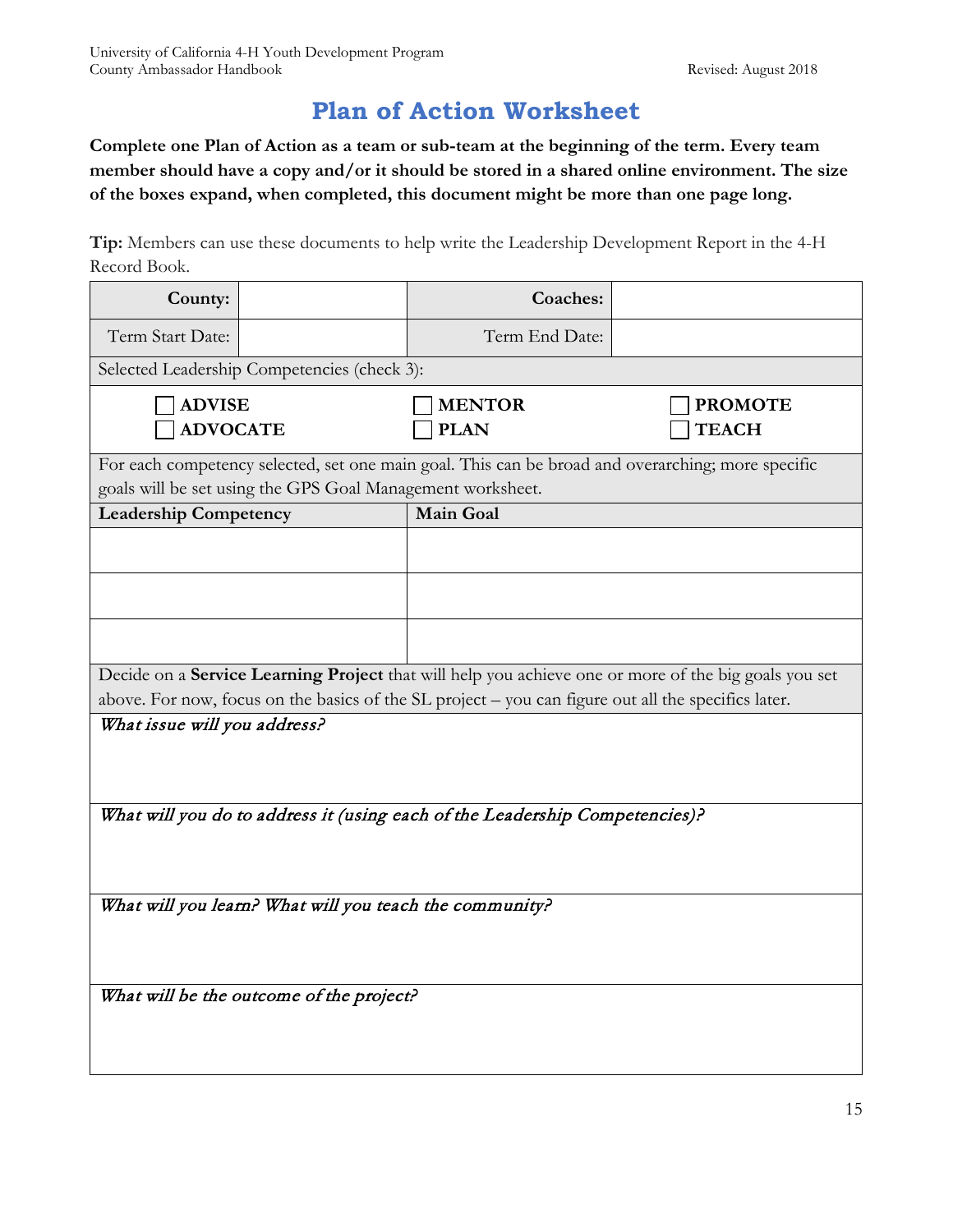# *Sample Plan of Action Worksheet*

|                                                                                                                               |                                         | <b>Los Angeles</b>                                                              | Coach(es):                                                                                           | Charlie Hansen, Suz Zamora                                                                                      |
|-------------------------------------------------------------------------------------------------------------------------------|-----------------------------------------|---------------------------------------------------------------------------------|------------------------------------------------------------------------------------------------------|-----------------------------------------------------------------------------------------------------------------|
| Term Start Date:                                                                                                              | July 1, 2017                            |                                                                                 | Term End Date:                                                                                       | December 31, 2018                                                                                               |
| Selected Leadership Competencies (check 3):                                                                                   |                                         |                                                                                 |                                                                                                      |                                                                                                                 |
| <b>ADVISE</b><br>⊠ ADVOCATE                                                                                                   |                                         |                                                                                 | $\boxtimes$ MENTOR<br><b>PLAN</b>                                                                    | $\boxtimes$ PROMOTE<br><b>TEACH</b>                                                                             |
| goals will be set in the GPS worksheets.                                                                                      |                                         |                                                                                 |                                                                                                      | For each competency you selected, set one main goal. This can be broad and overarching; more specific           |
| <b>Leadership Competency</b>                                                                                                  |                                         | Main Goal                                                                       |                                                                                                      |                                                                                                                 |
| <b>ADVOCATE</b>                                                                                                               |                                         |                                                                                 | Divert waste from landfill, increase access to recycling and composting                              |                                                                                                                 |
| <b>MENTOR</b>                                                                                                                 |                                         | Create and lead a county-wide project for upcoming leaders (11-13 years<br>old) |                                                                                                      |                                                                                                                 |
| <b>PROMOTE</b>                                                                                                                | Spread the word about 4-H in LA county! |                                                                                 |                                                                                                      |                                                                                                                 |
|                                                                                                                               |                                         |                                                                                 |                                                                                                      | Decide on a Service Learning Project that will help you develop skills in all three of the competencies         |
|                                                                                                                               |                                         |                                                                                 | selected. For now, focus on the basics of the SL project - use a GPS worksheet to figure out all the |                                                                                                                 |
| specifics later.                                                                                                              |                                         |                                                                                 |                                                                                                      |                                                                                                                 |
| What issue will you address?                                                                                                  |                                         |                                                                                 |                                                                                                      |                                                                                                                 |
|                                                                                                                               |                                         |                                                                                 |                                                                                                      | LA county produces a lot of trash, which builds up in landfills. A lot of that trash can be recycled/composted. |
|                                                                                                                               |                                         |                                                                                 | What will you do to address it (using each of the Leadership Competencies)?                          |                                                                                                                 |
| To Advocate: Talk to local business about putting a recycling and compost bin next to their garbage bins,                     |                                         |                                                                                 |                                                                                                      |                                                                                                                 |
| encouraging customers to think about what they are throwing away and where it should go.                                      |                                         |                                                                                 |                                                                                                      |                                                                                                                 |
| To Mentor: We work with other 4-H members to help them make choices about if an item is really trash, can                     |                                         |                                                                                 |                                                                                                      |                                                                                                                 |
| be reused or recycled?<br>To Promote: When working in the community on this issue, we will bring flyers and posters that show |                                         |                                                                                 |                                                                                                      |                                                                                                                 |
| people we are in 4-H. We will wear 4-H clothing.                                                                              |                                         |                                                                                 |                                                                                                      |                                                                                                                 |
| What will you learn? What will you teach the community?                                                                       |                                         |                                                                                 |                                                                                                      |                                                                                                                 |
| We will research what the LA Dept of Public Works is already doing to manage waste. We will teach others                      |                                         |                                                                                 |                                                                                                      |                                                                                                                 |
| how to reduce, reuse, recycle, and compost.                                                                                   |                                         |                                                                                 |                                                                                                      |                                                                                                                 |
| What will be the outcome of the project?                                                                                      |                                         |                                                                                 |                                                                                                      |                                                                                                                 |
| Less trash going to landfills, more blue recycling bins and compost bins in public places!                                    |                                         |                                                                                 |                                                                                                      |                                                                                                                 |
|                                                                                                                               |                                         |                                                                                 |                                                                                                      |                                                                                                                 |
|                                                                                                                               |                                         |                                                                                 |                                                                                                      |                                                                                                                 |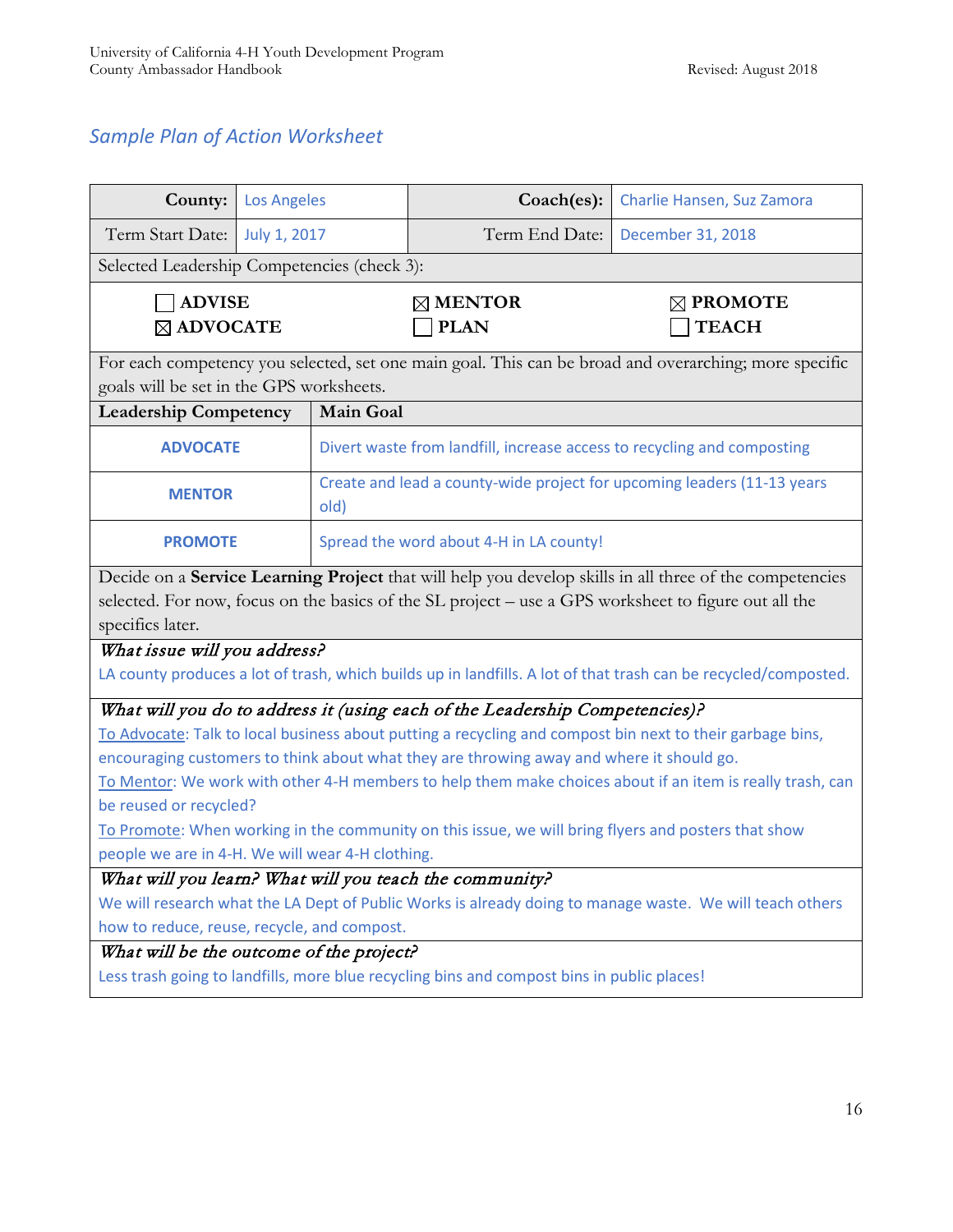# **GPS Goal Management**

Goal management is more than just setting goals. It is a process that includes setting a goal, determining the specific strategies to reach that goal and identifying what are the things that could get in the way of achieving the goal or accomplishing a strategy. The acronym "GPS" (Goal Selection, Pursuit of Strategies, Shifting Gears) is used to help members remember the goal management steps that lead to achievement.

This is part of the Plan of Action process. Start early in the year and build them before beginning activities and projects.

1) Determine the Goals, Strategies and Shifts for the leadership competencies selected and the Service Learning Project using the GPS Goal Management worksheet. Total worksheets to complete = 4. 2) Check back on progress at each meeting. Is the team on track? Do we need to Shift gears because something got in the way of accomplishing a strategy or achieving the goal? Do we need to change a goal or strategy?

Achieving goals is an ongoing process, and the team will need to check in often along the way.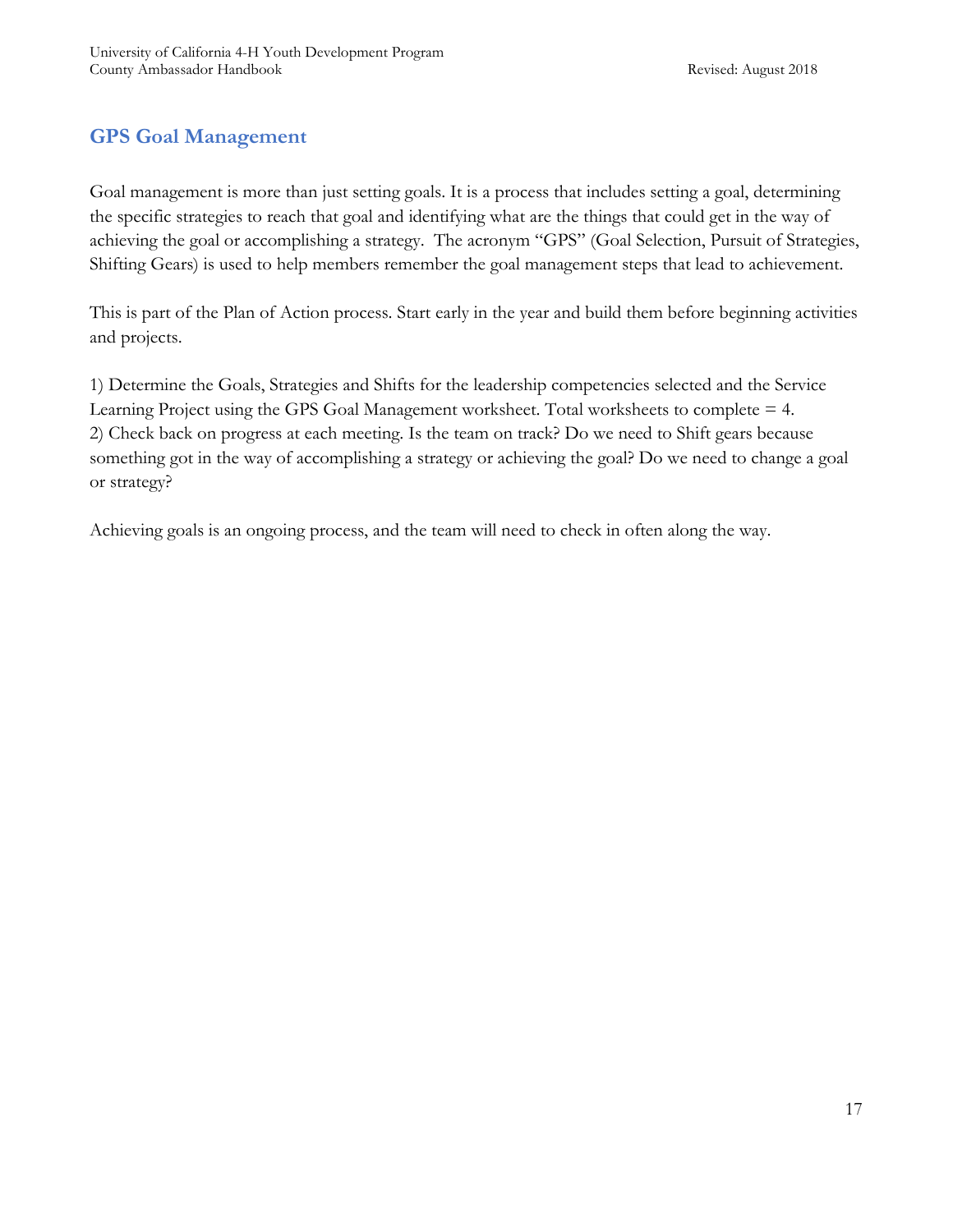

# **GPS Goal Management Worksheet**

**Complete one worksheet for each leadership competency and the Service Learning project at the beginning of the County Ambassador term. Every team member should have a copy and/or it should be stored in a shared online environment.**

**Goals** should be realistic, measureable, stretch the skills of the group and work together to help achieve other goals.

**Pursue Strategies** should be VERY specific. They should state what exactly will be done, by whom and by when. This will be the longest part of the worksheet. This section will also be added to over time as you think of other things you need to do to accomplish the goal.

**Shift Gears** and think of the things or circumstances that could be road blocks—things that get in the way to achieving the goals. Record the road blocks and the strategies you will use to adjust either your strategies or your goal if that happens.

**Tip:** Members can use these documents to help write the Leadership Development Report in the 4-H Record Book.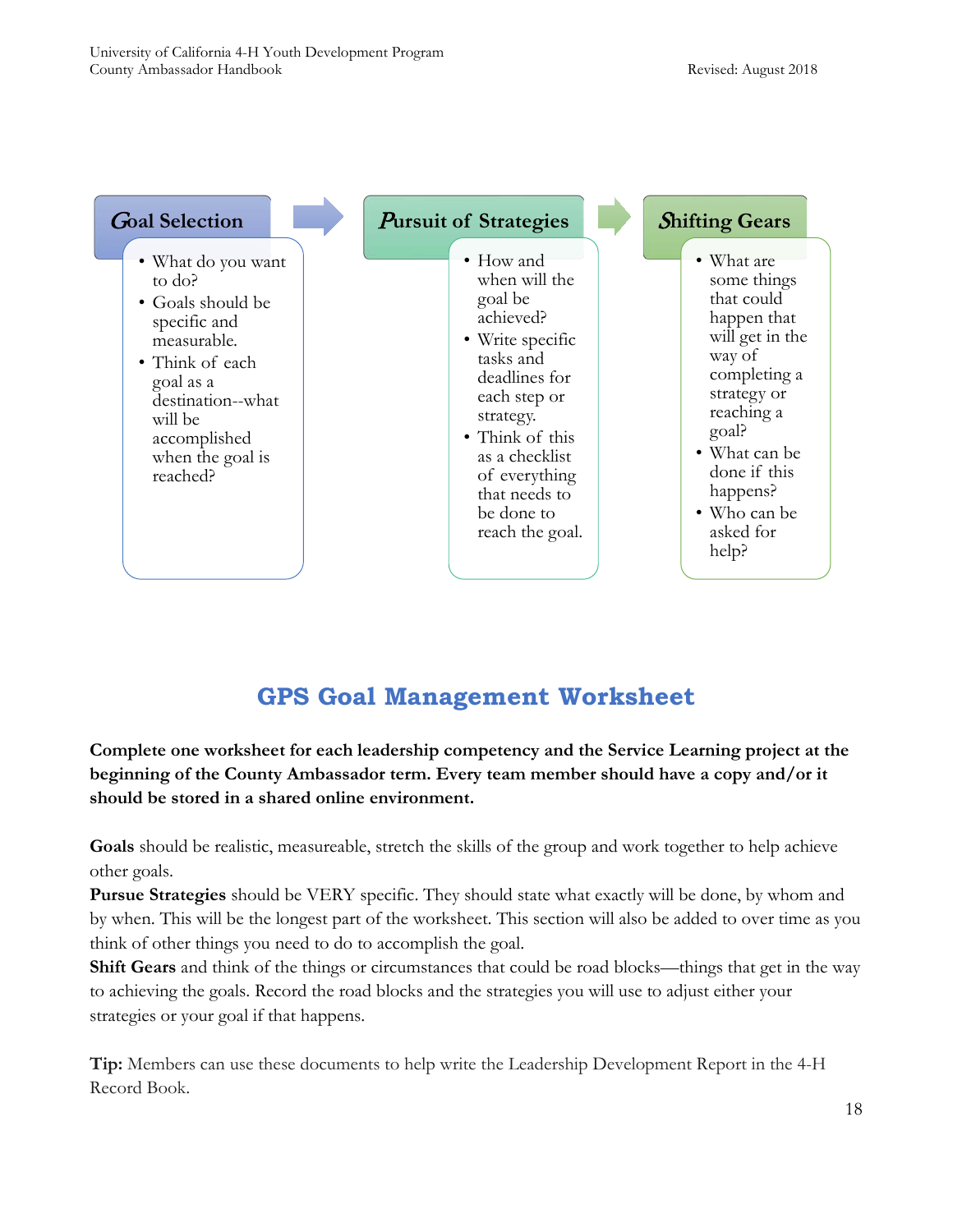**The size of the boxes expand, this document should be several pages long—at least one page for each section.** 

| Leadership Competency Selected OR Service Learning Project Title:                                        |
|----------------------------------------------------------------------------------------------------------|
| <b>Select Goals</b>                                                                                      |
| Record the goals you have for this leadership competency.                                                |
|                                                                                                          |
|                                                                                                          |
|                                                                                                          |
| <b>Pursue Strategies</b>                                                                                 |
| What are the steps you will take to reach your goals? Include by when, by whom, and the specific actions |
| you or your team members will take.                                                                      |
|                                                                                                          |
|                                                                                                          |
| <b>Shift Gears</b>                                                                                       |
| What are some things that may get in the way of achieving your goals? What can you do to overcome        |
| those challenges or obstacles?                                                                           |
|                                                                                                          |
|                                                                                                          |
|                                                                                                          |
|                                                                                                          |
| <b>Sample GPS Goal Management Worksheet</b>                                                              |

Note: This sample does not include all the strategies that need to be done to achieve each goal. This should be used as an example to start thinking about the kinds of things that go in each section and your team GPS goals will be more than one page long for each competency.

| <b>Leadership Competency Selected OR Service Learning Project Title: PROMOTE</b>                            |
|-------------------------------------------------------------------------------------------------------------|
| <b>Select Goals</b>                                                                                         |
| Record the goals you have for this leadership competency.                                                   |
| 1) Apply for and set up a 4-H outreach booth at the farmer's market.                                        |
| 2) Attend at least two meetings of outside organizations like the Farm Bureau and City Council meeting and  |
| make a presentation about 4-H and how they can support.                                                     |
| 3) Host a county-wide 4-H "Meet & Greet" where the community can come and learn what 4-H is all about!      |
| <b>Pursue Strategies</b>                                                                                    |
| What steps will be taken to reach the goals? Include by when, by whom, and the specific actions you or      |
| your team members will take.                                                                                |
| 1a) Margo will collect information on what is needed to apply for a booth at the farmer's market by October |
| 3.                                                                                                          |
| 19                                                                                                          |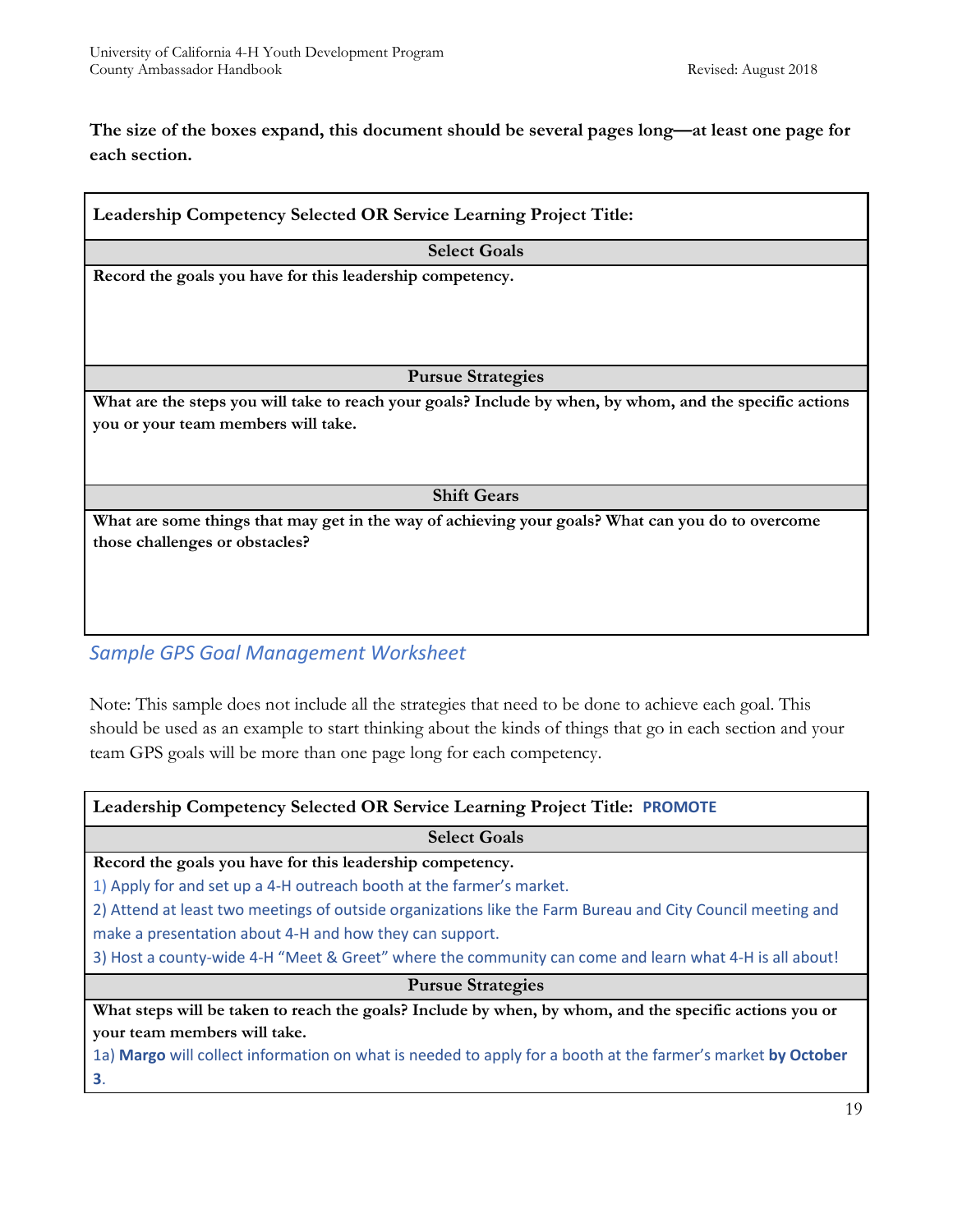1b) Our coach, **Charlie**, will help us fill out the application and turn it in to the city by **October 20**.

2a) **Before December**, **Micah** will contact the Farm Bureau to find out when their meetings are and ask if we can send a couple ambassadors to their next meeting. **Jose** will do the same for the City Council.

2b) **Micah and Jose** will plan a presentation to talk about our Service Learning Project and seek financial support from each of those organizations to fund our project.

3a) **Justine** will contact the department of Parks & Recreation to find out if/when we can host a public event

at Sycamore Park. If we can host an event, she will complete the paperwork **by January 15th.** 

3b) Using the same materials and ideas from the farmer's market, we will all participate in the day.

#### **Shift Gears**

**What are some things that may get in the way of achieving your goals? What can you do to overcome those challenges or obstacles?**

1) We may need to pay a fee to reserve a booth at the farmer's market. If this is the case, we will hold a snack booth fundraiser at Achievement Night to raise the funds for this.

2) The Farm Bureau and City Council may not allow visitors at their meetings. If so, we will seek out two other community organizations to build a relationship with.

3) The Parks & Rec department is known for being a little slow with paperwork, which means we might not get this done by the deadline. If this happens, we will send polite follow-up emails or make phone calls reminding them of our plans.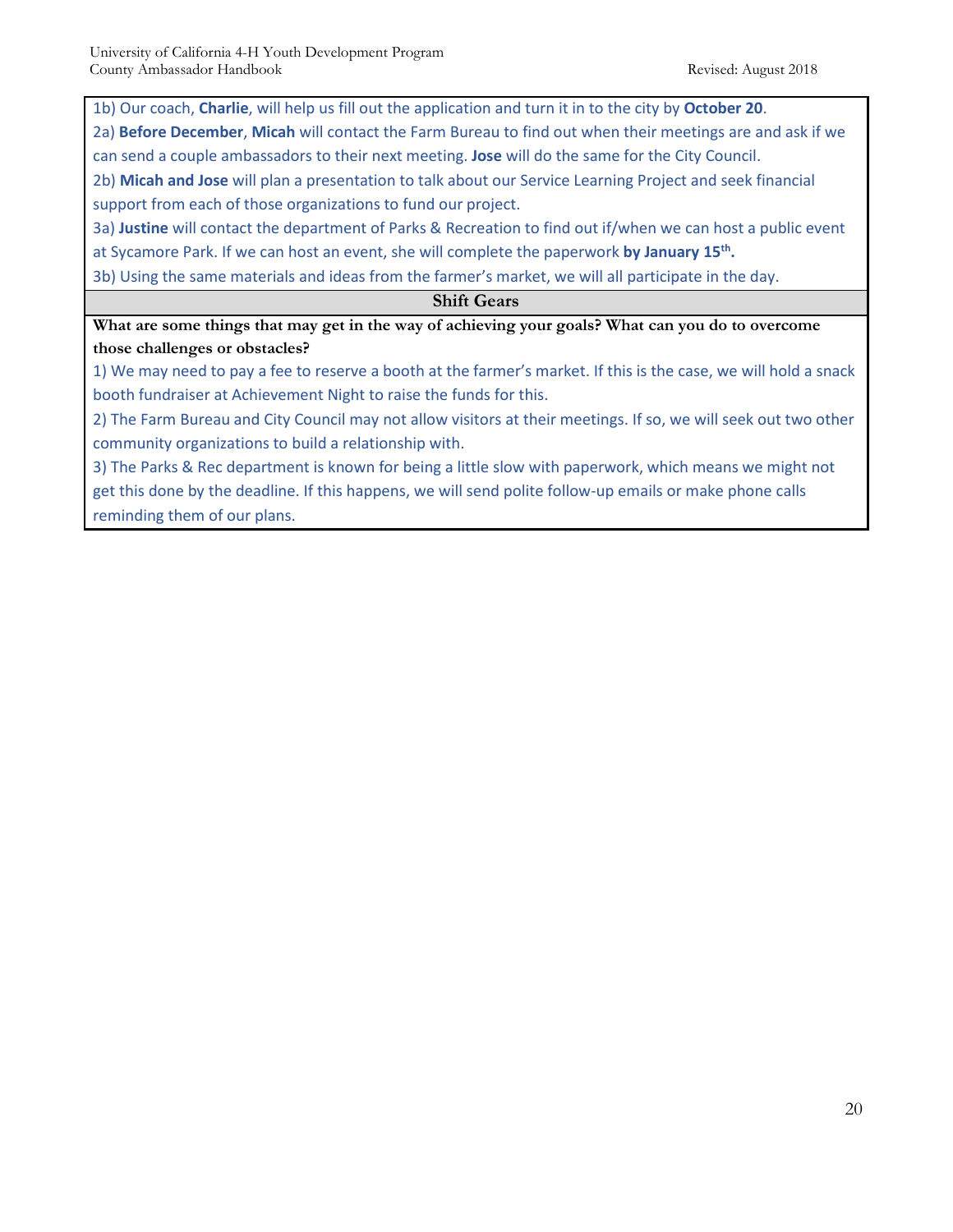# **GPS Reflection**

Reflection is where learning happens. Be sure to include time in your plans for the team to talk about what happened, what you learned and why it matters that you learned that. Think about how what you learned can be applied to other situations in your life.

Because everyone learns different things even through the same experience, the GPS Reflection worksheets will be completed individually.

After everyone has completed their own reflection, the team members should set a meeting time to share and discuss what each member learned.

**Complete one reflection per competency and the Service Learning project after you have achieved your goals, or at the end of your County Ambassador term.**

**The size of the box expands, be thorough in your reflection, which may result in more than half a page.** 

#### **GPS Reflection**

**Discuss how you did or did not reach your goals for this project/ program/ experience. What did you do to reach your goals? Discuss how your strategies did or didn't work? Discuss situations that made you shift gears. How did you handle having to shift gears? Give examples and explain what you learned through the project/program/experience.**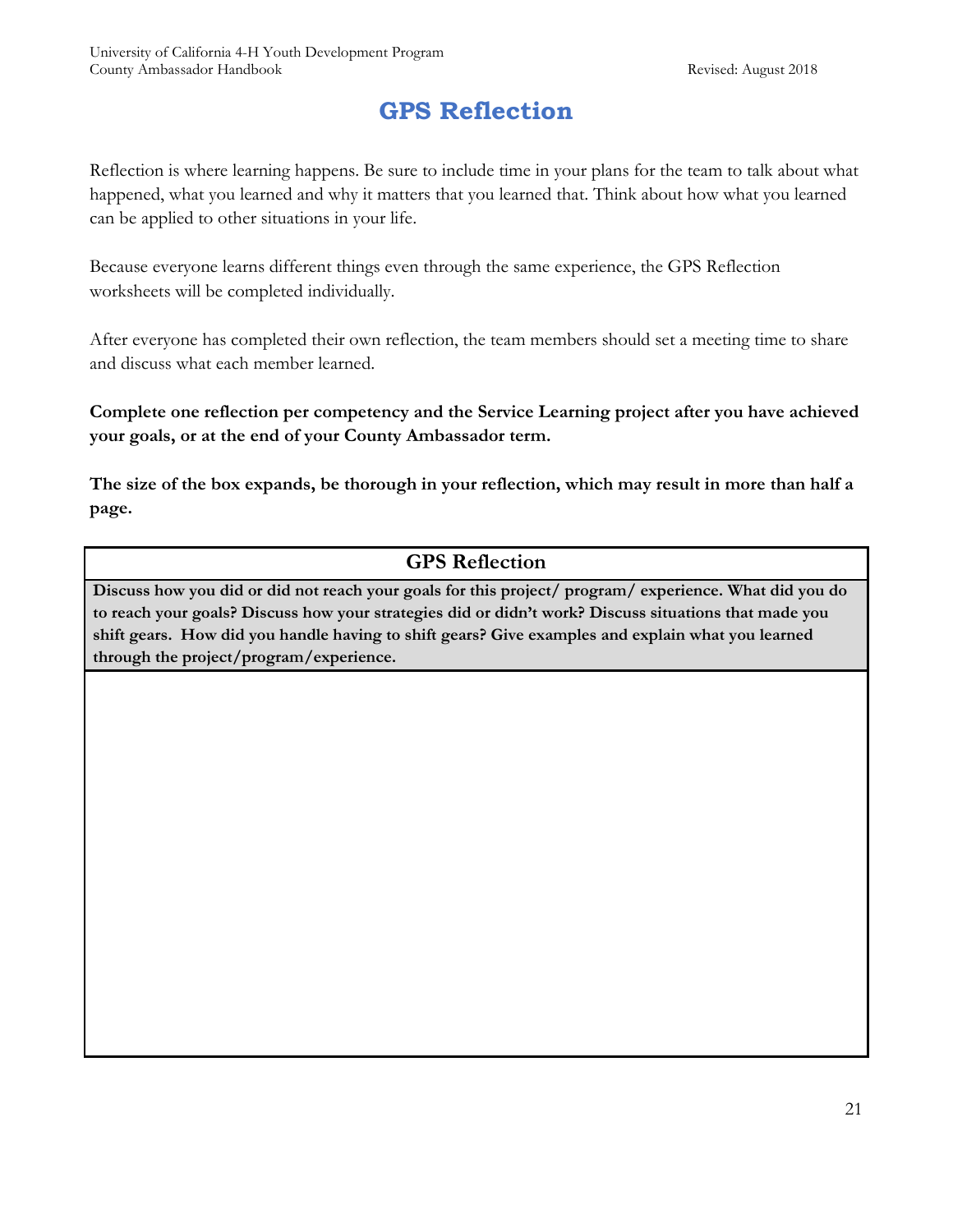#### **GPS Reflection**

**Discuss how you did or did not reach your goals for this project/ program/ experience. What did you do to reach your goals? Discuss how your strategies did or didn't work? Discuss situations that made you shift gears. How did you handle having to shift gears? Give examples and explain what you learned through the activity/event/program.**

What a year! The farmer's market booth was successful – we did end up having to pay a fee to apply for a booth, but the county council was nice enough to grant us the funds so we didn't have to raise the money in a fundraiser. We had at least two County Ambassadors and two club members present at the booth every Saturday. I noticed that we attracted the most attention when we brought animals to pet or activities to demonstrate. Our hands-on learning approach certainly made us stand out and drew attention to our booth.

 The Farm Bureau was happy to have us as guests! We established a tradition of sending at least one ambassador to each FB meeting to give an update on what our county 4-H program was up to. Partnering with them has definitely increased our confidence in reaching out to other community groups! City council meetings were less successful… they let us come and watch but there was rarely time for us to speak about the 4-H stuff we've been doing. It was still good to show up in 4-H shirts and sweatshirts just to let our city council members that 4-H exists and is important to young people in our community.

 Surprisingly, we were able to actually get an event planned at Sycamore Park! We learned (the hard way) that parks are really popular venues for events, especially in the springtime. So we ended up having to push our Meet & Greet back to next Fall (set for September 4<sup>th</sup>). I think this will work out better, though, because it will line up with when clubs are recruiting new members and families are signing up for extra-curricular activities. Charlie helped us learn to be patient with the Parks & Rec dept. and taught us how to draft polite, professional emails. In the end, all that hard work paid off!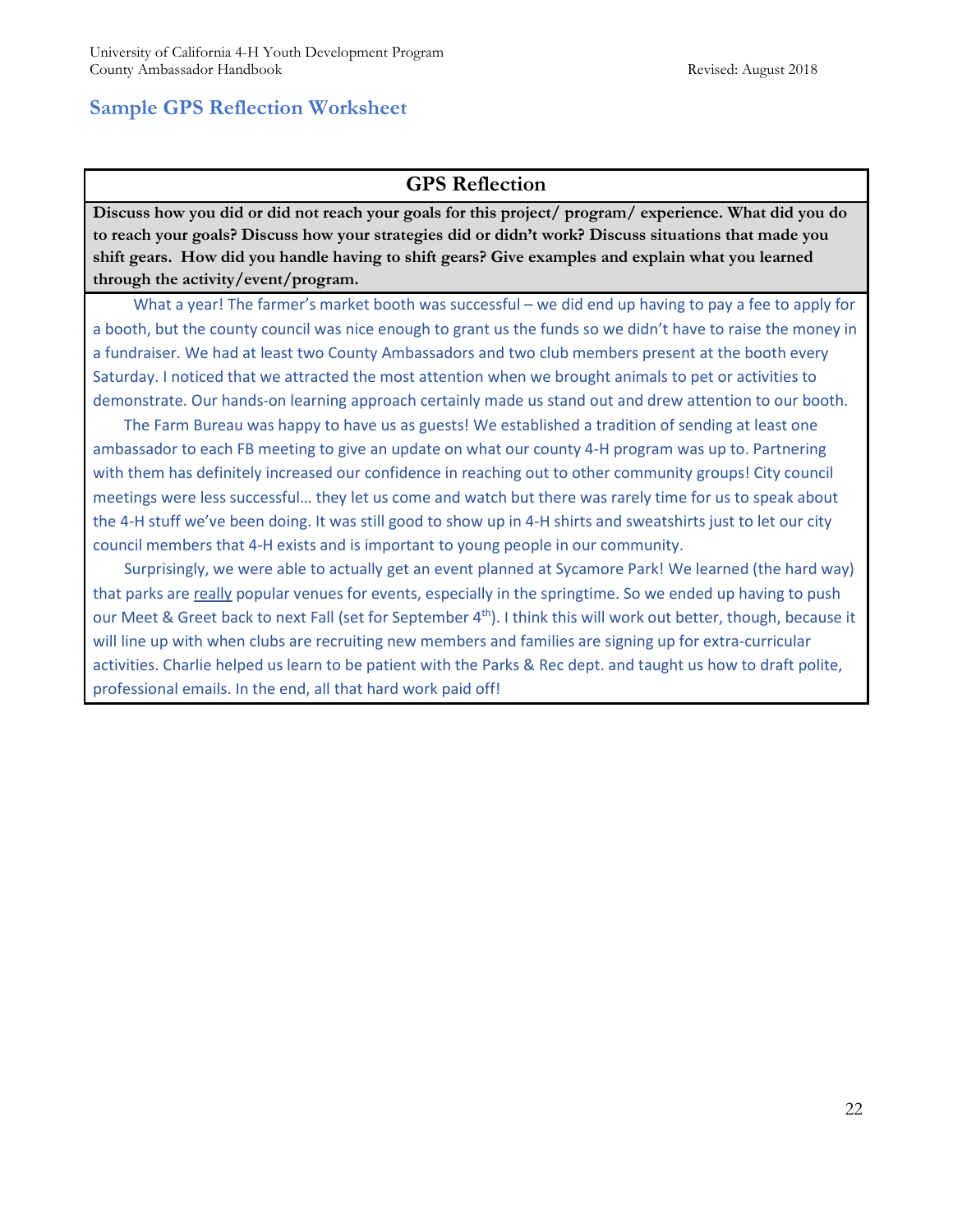# **Section 5: How-To Guides**

# **How to Plan an Event**

County Ambassadors may be called upon to plan an event for the county. If the team decides that planning an event helps develop a skill of one or more of their selected Leadership Competencies, use these questions to help get started. Events come in all shapes and sizes, but there are common steps to planning them.

| <b>WHAT</b>  | What is the event? If it is an annual event, does it need a theme? If it is a new event, what<br>will the topic and theme be? What is the goal for this event?                                                                                                                                                                  |
|--------------|---------------------------------------------------------------------------------------------------------------------------------------------------------------------------------------------------------------------------------------------------------------------------------------------------------------------------------|
| <b>WHO</b>   | Who attends? Who is in charge? Who can help with tasks? The bigger the event, the more<br>help needed. If this is a new event, it is a good idea to find someone with experience to<br>learn from.                                                                                                                              |
| <b>WHEN</b>  | What other schedules need to be considered? The county 4-H office? Other 4-H<br>clubs/units/programs? The schools or city or county? The fairgrounds? Pick a date far<br>enough ahead that gives plenty of time to plan and publicize.                                                                                          |
| <b>WHERE</b> | If there is not already a customary location, one will need to be found. Some questions to<br>think about are: Is it the right size? How much will it cost? Is it available? Is it accessible<br>and not too far away from attendees? Are decorations allowed? How is it<br>obtained/rented? What about cleaning up afterwards? |

Other specifics to think about:

| <b>Budget</b>    | Is there an existing budget? Who is responsible for the finances?                                                                                                                                                                    |
|------------------|--------------------------------------------------------------------------------------------------------------------------------------------------------------------------------------------------------------------------------------|
| Permits          | Is a food permit needed from the city or county? If it is a fundraising event, fill out the 4-<br>H fundraising form and get it approved. Check out if there are any other permits or<br>applications needed.                        |
| Food             | Will refreshments or a meal be offered? Who will take the 4-H food safety training? What<br>food? How much food? Is there a contract to process for catering? Remember the healthy<br>living requirements.                           |
| Decorations      | Are decorations needed? Are they allowed? Who will bring them?                                                                                                                                                                       |
| <b>Attendees</b> | Do people need to apply or RSVP for the event? Is there a deadline to register? Is there an<br>application process or fee? How will that be handled?                                                                                 |
| Schedule         | Are speakers needed? Does the event include workshops? Are there different workshops<br>going on at the same time? Who will MC? Are games or other activities needed? Is a<br>printed schedule needed for everyone?                  |
| Overnight        | If the event is overnight, what accommodations will there be and who will be chaperones?<br>Is a contract needed? Who will send the contract to county office for processing?                                                        |
| Advertising      | How will you get the word out? How will you make sure that as many as possible of your<br>intended audience will be informed? Newsletters, postcards, posters, announcements?<br>Include all information: time, place, purpose, etc. |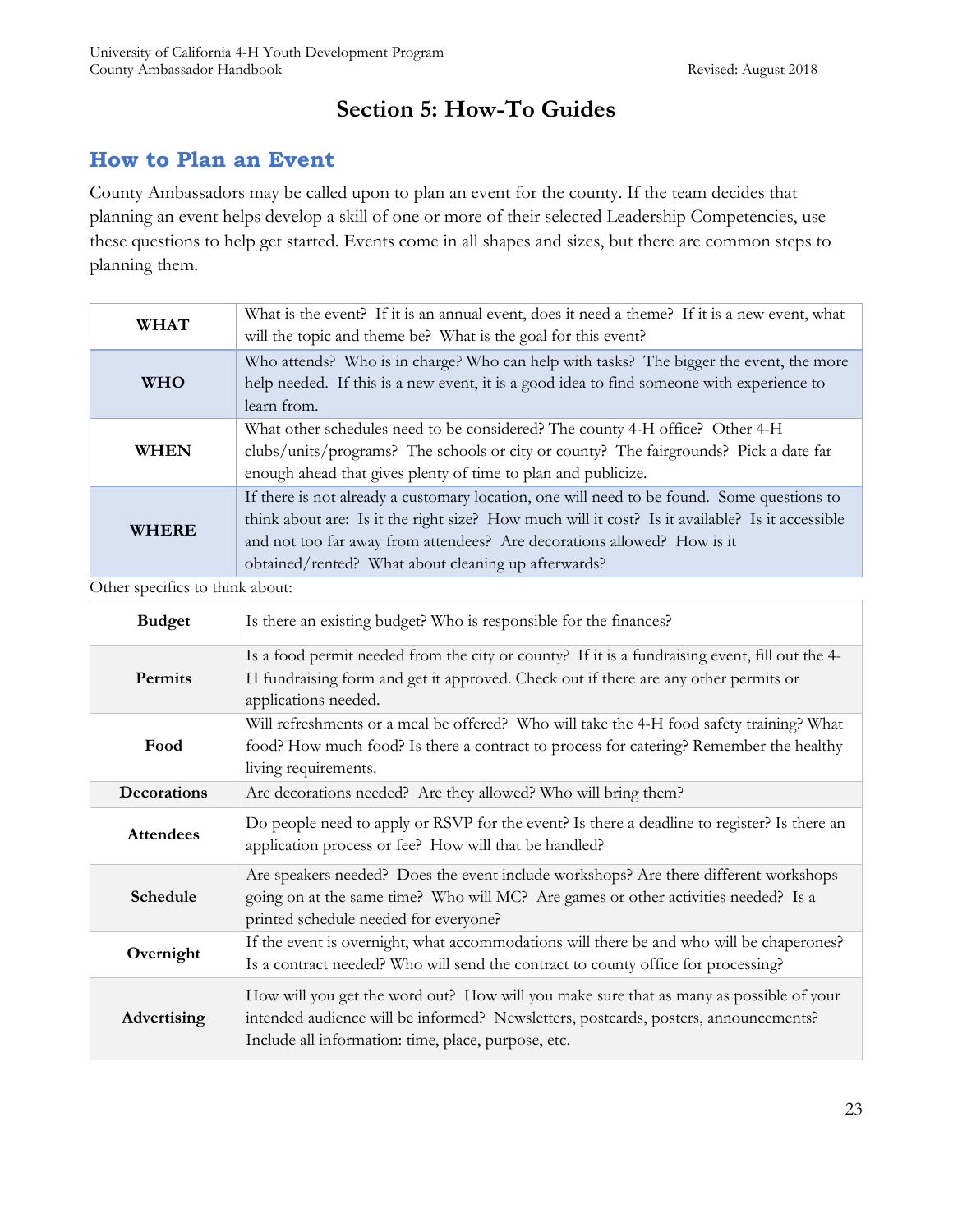| Setup and<br>Cleanup | Who will be available for these duties? Can they get in early or stay late?                  |  |
|----------------------|----------------------------------------------------------------------------------------------|--|
|                      | Are there hazards to be aware of? Are safety and first aid equipment and supplies available? |  |
| <b>Risk</b>          | Do participants need to be aware of any safety issues of requirements? Is specialized safety |  |
| Management           | gear needed by participants? How will you inform participants? Is a health professional      |  |
|                      | needed on site at all times?                                                                 |  |

Early on in the planning process, fill out this table for the event. These are all important details to include in ALL advertising, too!

| Name of Event    | <b>Los Angeles County 4-H Awards Banquet</b>                            |
|------------------|-------------------------------------------------------------------------|
| Time & Date      | Saturday, October 7 <sup>th</sup> , 2017                                |
| Location         | <b>Alhambra High School Gymnasium</b>                                   |
| Audience/Purpose | All 4-H members and families are invited to help us celebrate those who |
|                  | have earned awards for the 2016-2017 program year!                      |

## **The Day of the Event**

- Does everyone involved have all the information they need? A schedule? Phone numbers of other team members? Addresses? Paperwork? Equipment? Can attendees find the coordinators easily?
- $\triangleright$  Keep a few "go-fers" nearby so the person in charge is not running everywhere when something goes wrong and can delegate tasks to these go-fers.

## **After the Event**

- **Follow-up** Thank those who worked behind the scenes and up front. Send thank you notes or give a small gift to special speakers or those who put a lot of work into making the event a success. Make sure people are reimbursed for expenses.
- **Evaluate** A written evaluation is helpful for those who may do this next time. Even if this is a one-time event, some kind of report should be given to the club/unit/program/county. Include budget information, number of people who attended, any results, and the coordinators opinions and ideas of how things went and what could be improved.

#### **A basic event evaluation should answer these 5 questions:**

- 1. How many people attended? Who were they?
- 2. What was the cost of the event? Was there a profit made?
- 3. What aspects of the event went well?
- 4. What aspects didn't go so well?
- 5. How can this event be improved?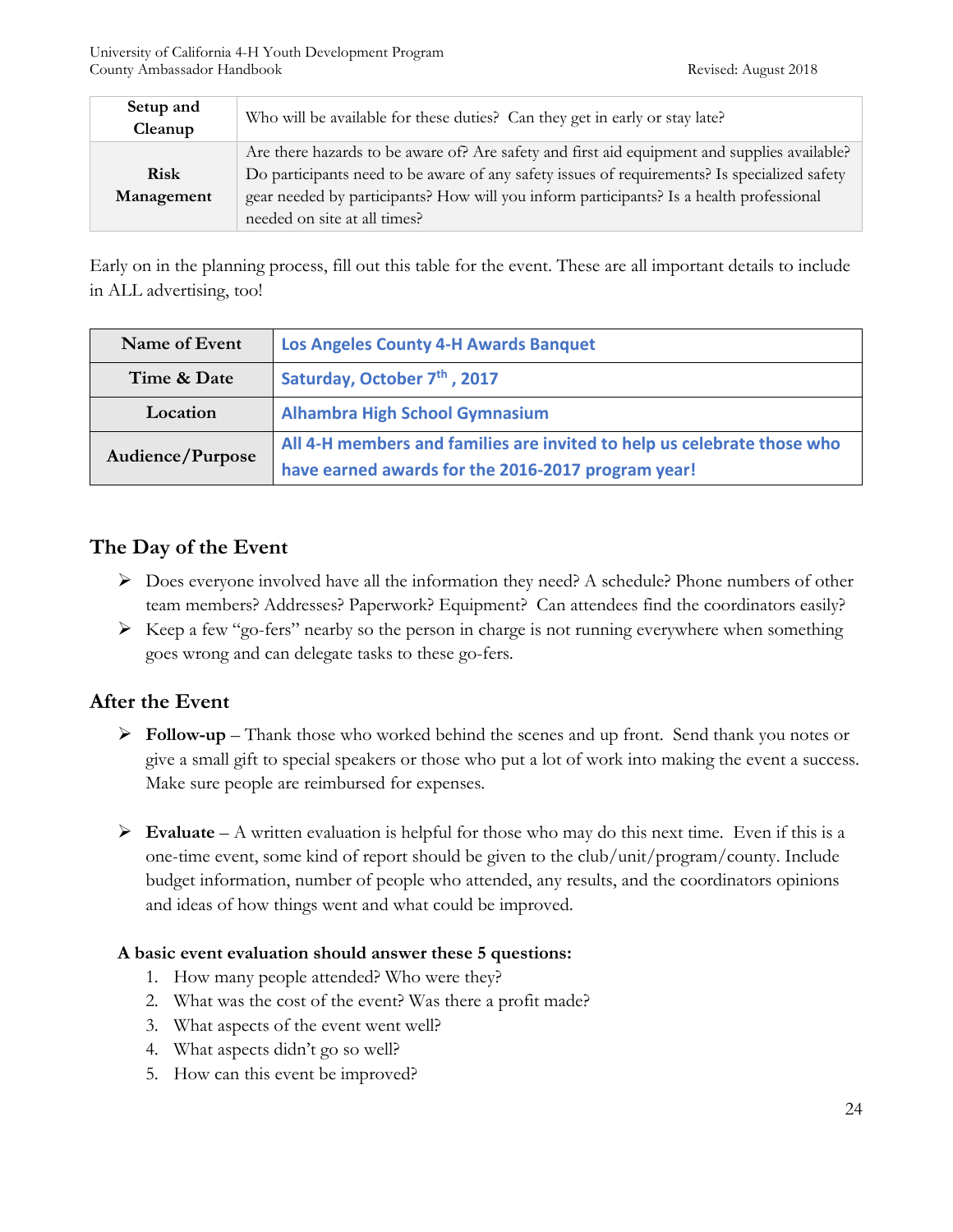# **How to Plan a Workshop**

County Ambassadors will likely be leading educational sessions and workshops on a wide range of information. Presentations will be done at club/unit/program, county, area, and state levels. Presentations may happen as an individual, small group or whole team. Audiences will range in age and interests. Planning is the key to leading a successful workshop.

#### **Getting Started**

Key questions to ask when planning a workshop:

- $\triangleright$  Who is the audience?
- $\triangleright$  What topic is going to be presented?
- $\triangleright$  Where is the presentation?
- $\triangleright$  How is the information going to be presented?

#### **Know Your Audience**

The audience will most often influence what the topic of the presentation should be. There are a variety of conferences that are held each year throughout the state. To better understand the audience, ask the event coordinator:

- What is the age of the attendees? What is presented to teens could be different than what is presented to adult leaders.
- Is the audience made up primarily of junior members that do not have the same level of experience as senior members? Is it a mixed audience of adults and youth?

These are important pieces of information that will need to be answered before starting work on the presentation or workshop.

#### **What topic is going to be presented?**

One of the most challenging parts of a workshop is figuring out what to present. The audience and the interests of that audience will influence the subject matter of the workshop. Next, take into consideration the theme of the conference. Frequently, a presenter will be asked to present a specific topic. Be sure to ask if there is a topic that the conference coordinators need or want covered. Asking questions will help direct the team toward a topic and will make the work much easier.

#### **Where is the presentation?**

There are a wide range of events and conferences that present opportunities for presentations or workshops. The best place to start looking for opportunities is in the county. Area events are a good second level, as are state level activities. Occasionally, there are national opportunities to do workshops. If you are doing your first workshop, the county level is a good place to start and will help build confidence. This will also allow the team to work on making improvements in the presentation.

**For detailed instructions and guidance on how to present a workshop, please see the Presentation Manual: <http://4h.ucanr.edu/files/2193.pdf>**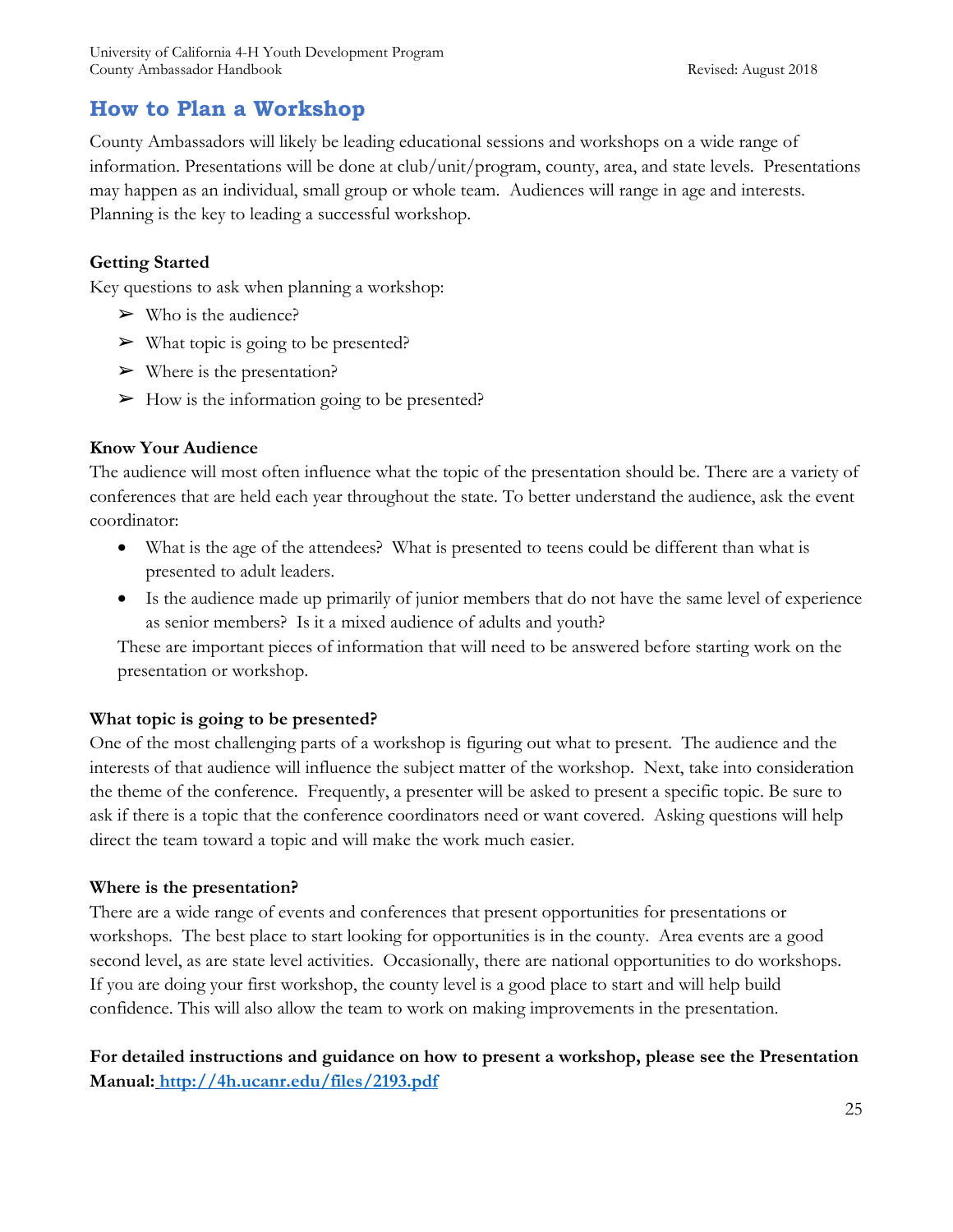# **How to M.C. an Event**

If asked to be the Master of Ceremonies (M.C.) at an event, think about what should happen before, during and after the event. The primary job of an M.C. is to keep the event flowing in order and on time – the audience will expect it.

#### **Before the Event**

- $\triangleright$  Appearance should reflect your respect for the audience and the event. Wear County Ambassador attire, or at least the same level of dress or a notch higher than the audience.
- $\triangleright$  Meet with the coordinator(s), if possible, to find out their goals for the event and what they expect.
- $\triangleright$  Read through the script and/or program. Think through the flow of things—be prepared.
- $\triangleright$  Practice pronouncing names. Find help if needed. There's no shame in double-checking!
- $\triangleright$  Check that all audio and/or stage equipment is in working condition and in the right place.
- Make sure that all awards are in order and placed in an efficient manner.
- $\triangleright$  Coordinate with any others who may be sharing the MC responsibilities.

## **During the Event**

- $\triangleright$  Welcome the audience, if you are first: "Welcome to ... [state the name of the event]." Thank them for coming, if appropriate. Identify and thank the organizers and dignitaries, if any.
- $\triangleright$  Introduce yourself by giving your name, your position, and your county (if appropriate)
- $\triangleright$  Introduce others, if that is your responsibility, the same way, or allow them to introduce themselves.
- $\triangleright$  Take care of any practical matters such as: the schedule, how awards will be handed out, applause, photos, sometimes the restrooms or exits need to be pointed out at the beginning of an event.
- $\triangleright$  Ensure that the stage is never empty--there should be someone or something happening on the stage at all times. Learn how to pass the podium on to someone else.

#### Tips for keeping their attention:

- $\checkmark$  Speak clearly and slowly; talk in your normal tone if using a microphone
- $\checkmark$  Smile!
- $\checkmark$  Don't rush
- $\checkmark$  Look at the audience
- $\checkmark$  Be engaged & excited
- $\checkmark$  Face the audience

Sometimes you must wait for the noise to quiet down. Don't try to yell over them. You can always ask, "May I have your attention, please?"

Don't hesitate to apologize for any delays. Keep the audience informed. Nobody likes to sit and wait. Depending on the event, have some time-fillers in mind that can be used. Make sure that the filler does not require people to move out of their chairs – so the regular program can resume quickly.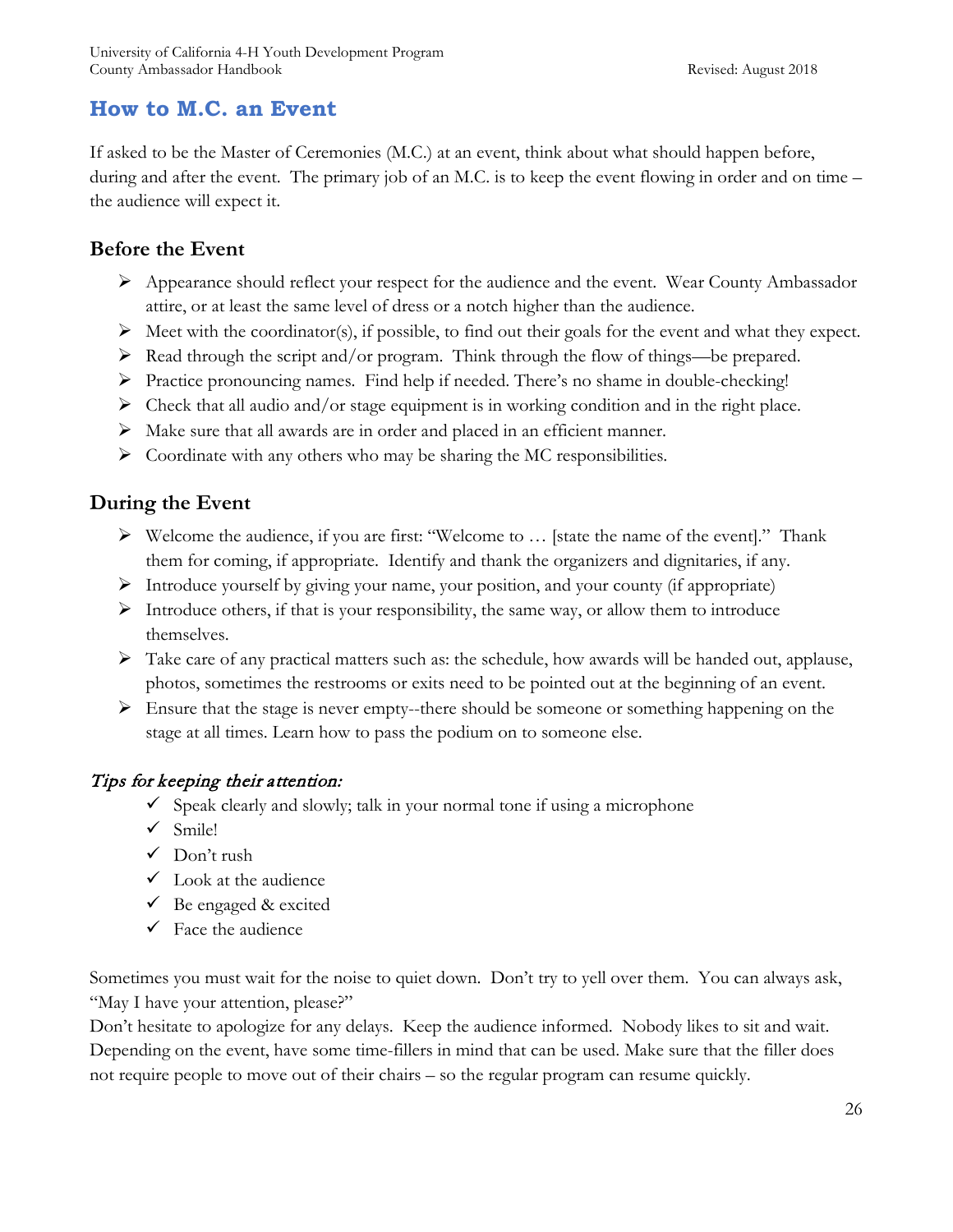#### Introducing a Speaker

Give their name and position and where they are from. It is usually appropriate to give a little biographical information about them. If that hasn't been given to you, try to contact the speaker before the event and ask what information they would like to include.

Say: "Let's welcome (name of speaker) to the stage!" Lead the audience in the applause.

#### Handing Out Awards

Choreograph who will be announcing, who will be handing out awards, who will shake hands, how applause and photos will be handled. It is a bit of a dance, so plan ahead! Practice ahead of time can be useful and help this feel natural.

#### Closing an Event

Thank the speaker. Thank everyone (again) for coming. Thank the organizers.

Let everyone know that the event is finished and any other instructions, like how soon they have to leave, or which way they have to exit, who picks up unclaimed awards, etc.

#### **After the Event**

- $\triangleright$  Thank the coordinator for asking you to emcee and thank the speaker for their presentation, if possible. Shake their hands. Ask the coordinator if there is anything else you can do.
- $\triangleright$  If you are in charge of any equipment, make sure it gets to the right place.
- $\triangleright$  Take care of any unclaimed awards, or get them to the correct person, if this is your responsibility.
- $\triangleright$  Be available for photos, if anyone wants them.
- $\triangleright$  Stick around to help with any cleanup, if this is expected.